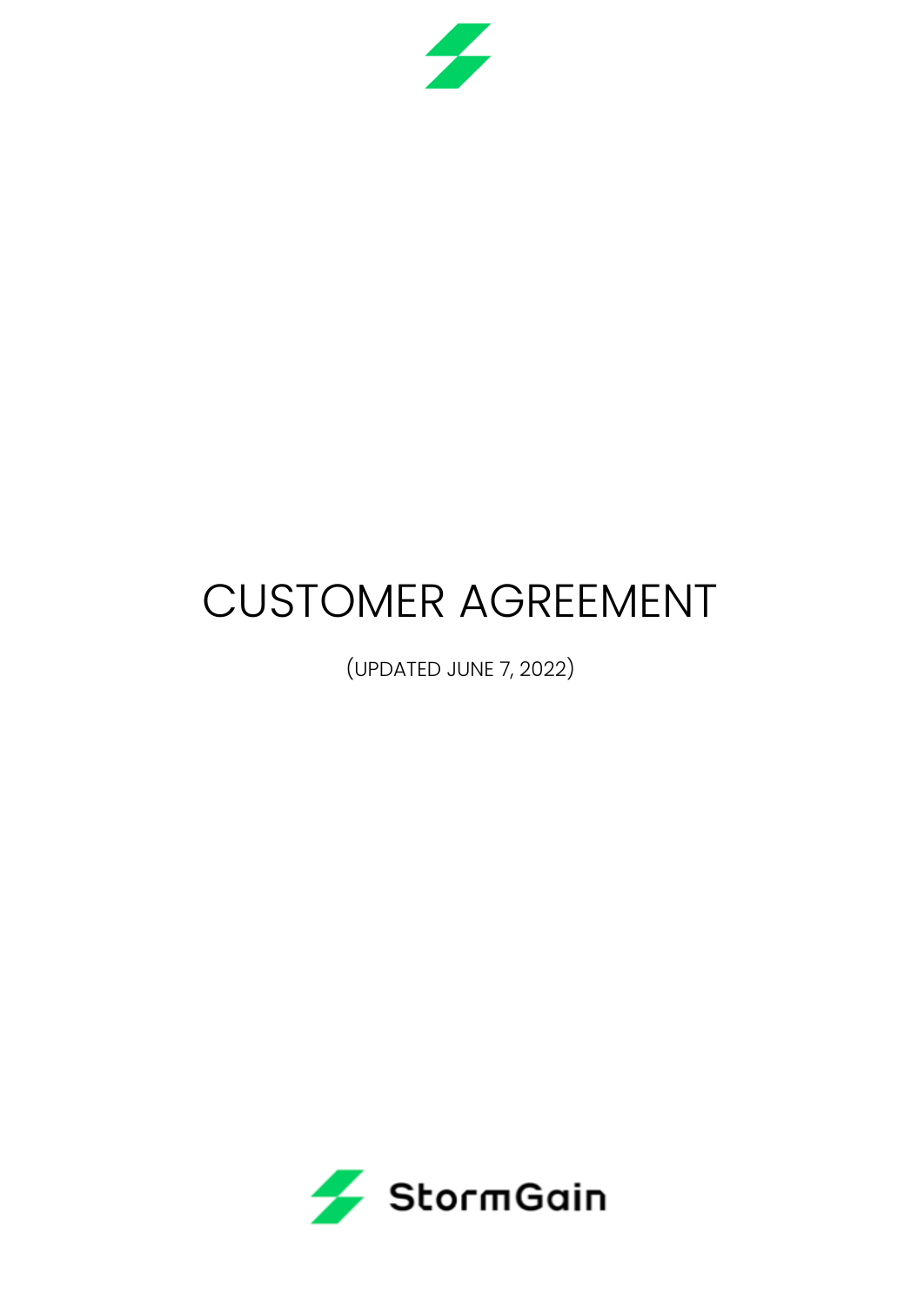# **Contents**

| Definitions                                                     | $\overline{2}$ |
|-----------------------------------------------------------------|----------------|
| 1. Introduction                                                 | $\overline{4}$ |
| 2. Scope of Agreement                                           | 5              |
| 3. General Conditions                                           | 5              |
| 4. Account                                                      | $\overline{7}$ |
| 5. Remuneration, Operational Premiums, Expenses and Commissions | 10             |
| 6. The Company's Rights & Obligations                           | $\mathbf{1}$   |
| 7. User Representations, Warranties and Authorisations          | 14             |
| 8. No Financial Advice                                          | 16             |
| 9. Margin Trading                                               | 17             |
| 10. Liquidation of Account                                      | 18             |
| 11. Restricted Jurisdictions                                    | 19             |
| 12. Limitation of Liability and Indemnification                 | 20             |
| 13. Period of keeping User's personal information               | 23             |
| 14. Service Providers                                           | 24             |
| 15. Communications, Statements and Confirmation                 | 25             |
| 16. Complaints                                                  | 26             |
| 17. Refunds                                                     | 26             |
| 18. Bonus                                                       | 26             |
| 19. Privacy                                                     | 27             |
| 20. Governing Law and Jurisdiction                              | 27             |
| 21. Anti-Money Laundering Policy                                | 27             |
| 22. Amendments                                                  | 28             |
| 23. Termination                                                 | 28             |
| 24. Force Majeure                                               | 30             |
| 25. Copyrights and other Intellectual Property Rights           | 30             |
| 26. Support                                                     | 30             |
|                                                                 |                |

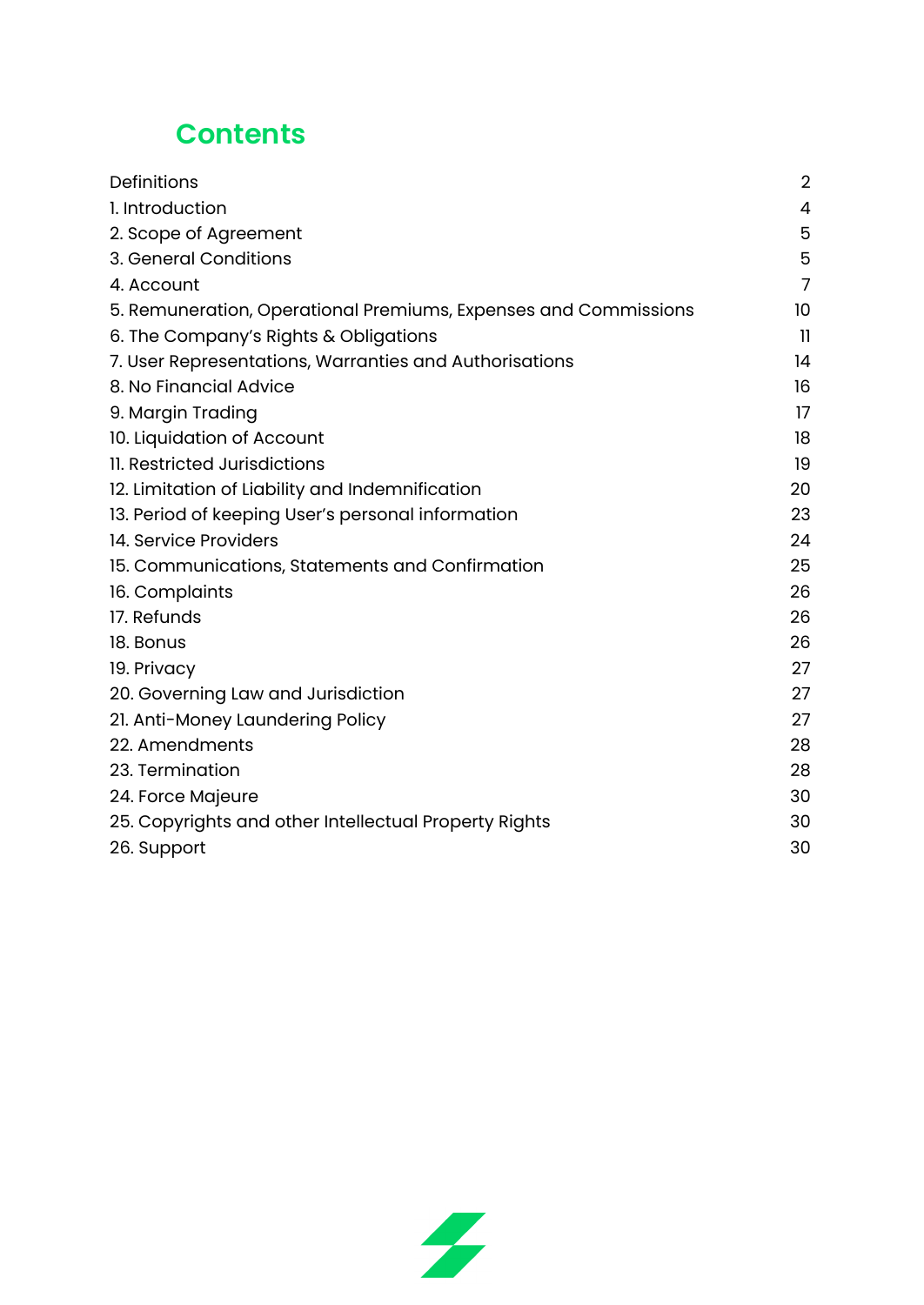# <span id="page-2-0"></span>**Definitions**

| <b>Company</b>                        | STORMGAIN LLC. Company registered<br>in<br>St. Vincent and the Grenadines                                                                                                                                                                                                                                                                                                                                                              |
|---------------------------------------|----------------------------------------------------------------------------------------------------------------------------------------------------------------------------------------------------------------------------------------------------------------------------------------------------------------------------------------------------------------------------------------------------------------------------------------|
| <b>Mobile</b><br>Platform             | application that is distributed by the<br>An<br>Company through AppStore or Google Play                                                                                                                                                                                                                                                                                                                                                |
| <b>Website</b><br>Platform            | A website that is operated by the Company and<br>available at https://StormGain.com/                                                                                                                                                                                                                                                                                                                                                   |
| Platform(s)                           | Collective name that can refer to either or both<br>the Mobile and Website Platforms                                                                                                                                                                                                                                                                                                                                                   |
| <b>StormGain</b>                      | Collective name that can refer to either or both<br>the Platform and the Company                                                                                                                                                                                                                                                                                                                                                       |
| <b>Account</b>                        | A customer account is registered on the<br>Platform by the User by accepting this User<br>Agreement . A customer may only register and<br>use one account on the Platform. It is prohibited<br>to register more than one account, as well as to<br>multiple/linked accounts. All<br>have<br>such<br>attempts will be denied by the Company. All<br>multiple/linked accounts will be closed by the<br>Company and any profit forfeited. |
| <b>User</b>                           | An individual must be age 18 or a legal entity<br>that has read and agreed to the Customer<br>Agreement of StormGain and uses services of<br>the Company provided through the Mobile or<br>Website Platforms.                                                                                                                                                                                                                          |
| <b>Account</b><br><b>Holder</b>       | A User that has created or has an Account on<br>the Platform                                                                                                                                                                                                                                                                                                                                                                           |
| <b>KYC or Due</b><br><b>Diligence</b> | Procedure undertaken by StormGain for User<br>information and identity verification purposes<br>according to applicable laws, risk management                                                                                                                                                                                                                                                                                          |

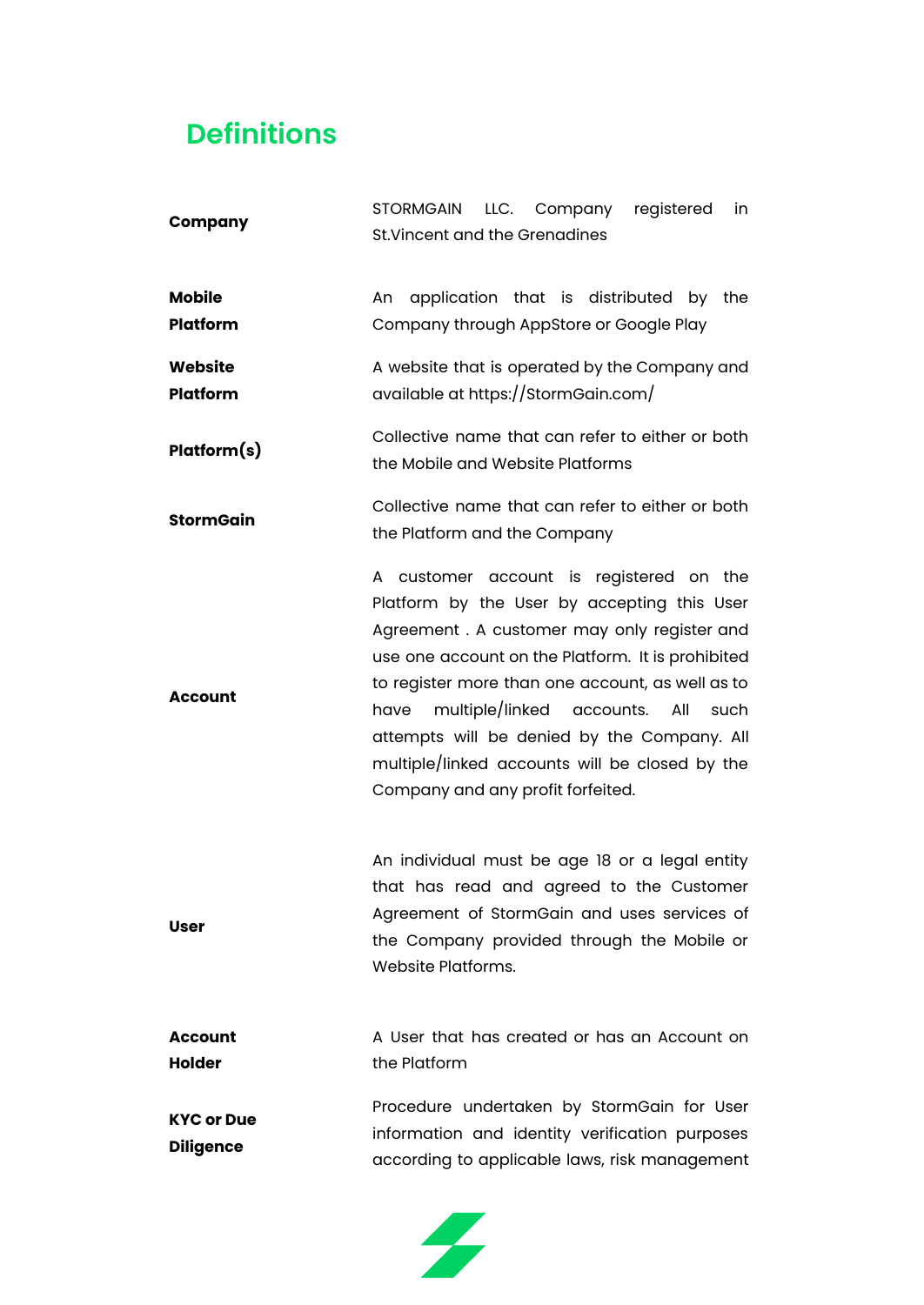|                                | and Anti-Money Laundering policy of the<br>Company                                                                                                                                                                                                                             |
|--------------------------------|--------------------------------------------------------------------------------------------------------------------------------------------------------------------------------------------------------------------------------------------------------------------------------|
| <b>Services</b>                | Services provided by the Company on the<br>Platform                                                                                                                                                                                                                            |
| <b>Crypto-Assets</b>           | Peer-to-peer digital representation of a value<br>(e.g. bitcoin, ether, litecoin, etc.) that are stored<br>using cryptography. Stored by the User on the<br>Platform.                                                                                                          |
| <b>Fiat Currency</b>           | A government-issued currency designated as<br>legal tender in its country of issuance through<br>government decree, regulation, or law                                                                                                                                         |
| Funds                          | Refers to Crypto-Assets                                                                                                                                                                                                                                                        |
| Payment<br>Service<br>Provider | Refers to any Payment institution or Company<br>that provides wallet and/ or crypto-asset<br>storage and electronic transfer facilities to the<br>user but excludes StormGain                                                                                                  |
| <b>AML/CFT</b>                 | Anti-Money Laundering / Combating<br>the<br>Financing of<br>Terrorism<br>regulations<br>and<br>requirements.                                                                                                                                                                   |
| <b>Electronic</b><br>Transfer  | The transfer of Crypto - assets from a wallet<br>designated for that specific Crypto- asset to<br>another wallet.                                                                                                                                                              |
| Stablecoin                     | A Stablecoin is a type of Crypto-asset that is<br>designed to have price stable characteristics,<br>rather<br>than experience<br>significant<br>price<br>changes. Stablecoins are often directly pegged<br>to another stable asset type (eg. Gold or United<br>States Dollar). |
| Bonus                          | Funds that can be granted to User by the<br>Company due to special status of the User or<br>participation in different Company programs,<br>and which can be used for trading and<br>generating profit, but cannot<br>be directly                                              |

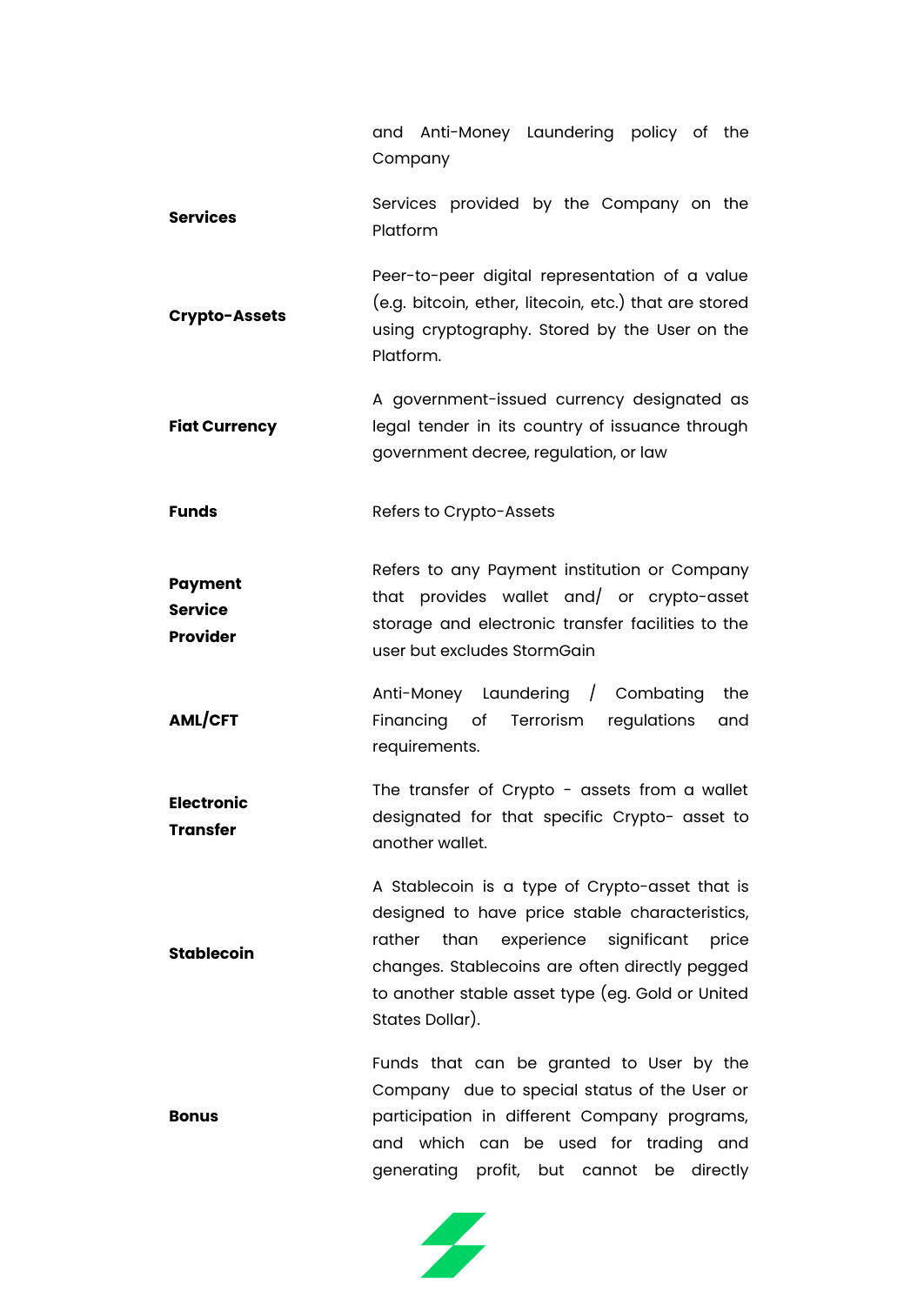withdrawn from Users' account. A User can be granted a bonus under a particular bonus program only once. It is prohibited to have multiple/linked accounts. All bonuses granted on user's multiple/linked accounts will be forfeited.

#### <span id="page-4-0"></span>**1. Introduction**

This is a legal contract (hereinafter referred to as the "Agreement") between:

- StormGain LLC, a company registered and operating according to the laws of St.Vincent and the Grenadines. (hereinafter referred to as the "Company" or "We" or "Us"); and

- Individual or legal entity (hereinafter referred to as the "User" or "You"), who has passed a Know-Your-Client (KYC) procedure and opened an account with the Company.

Your consent acknowledges that You have carefully read and understood this Agreement in its entirety and that You agree to all of the provisions contained herein.

Your consent further represents, warrants and certifies that the information provided by You in the User application process to open an account with Us to operate on the Mobile or Website Platform is true and complete to the best of Your knowledge.

# <span id="page-4-1"></span>**2. Scope of Agreement**

2.1. This Agreement sets out the terms and conditions for provision of Services on the Platform of www.StormGain.com and the Services available to the User via the Platform.

2.2. The Company provides the User with the following (but not limited to) Services: opening and maintaining an Account, intermediary assistance with matching the buy/sell orders of the User on the Platform, acting as a principal in some specific cases and other services ancillary to the main services.

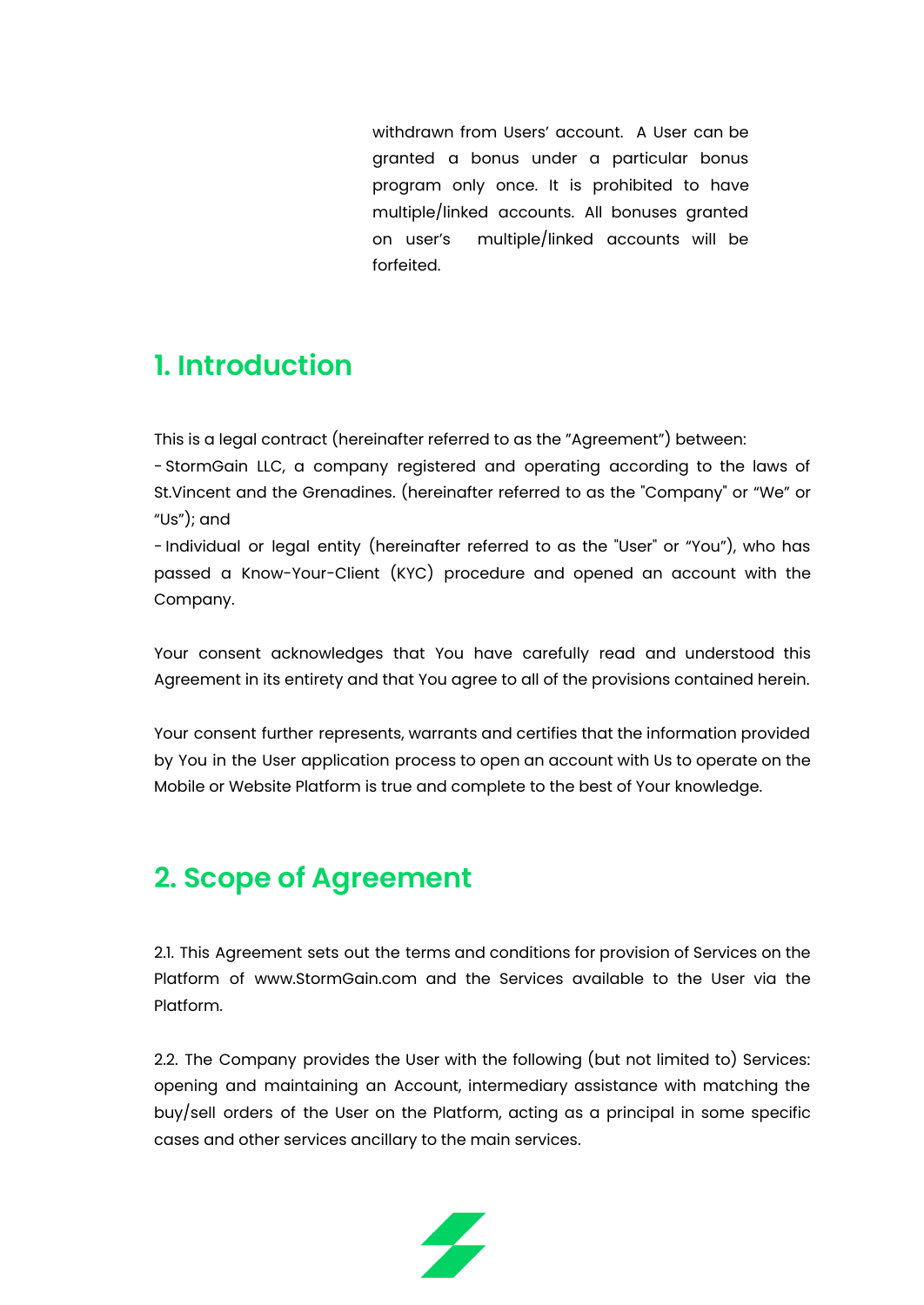2.3. By opening an Account with the Company You give Your consent (as mentioned in the Introduction paragraph) and acknowledge that You have read and understood this Agreement and agree to be bound by its provisions.

#### <span id="page-5-0"></span>**3. General Conditions**

3.1. The Crypto-Assets reflected in the Account balance sheets belong to the person or legal entity registered as the Account Holder. No person other than such Account Holder has any rights in relation to the Funds held in them, except in cases of succession. You may not assign or transfer Your Account to a third party or otherwise grant any third party a legal or equitable interest in it.

3.2. **You may only open an Account with Us if it is legal to do so in Your country of residence**. By opening an Account You represent and warrant to Us that the opening of an Account does not violate any laws or regulations applicable to You.

3.3. You must ensure that the information recorded in Your Account, as provided by You to the Company during the signup process or at any time thereafter, is always accurate, truthful and up-to-date and You shall notify Us promptly, but not later than within one month, of any changes to such information. As per Our AML/CFT obligations and internal procedures, We may ask You at any time to confirm the accuracy of Your information or to provide documents or other evidence.

3.4. We reserve the right to carry out any necessary money laundering, terrorism financing, fraud or other illegal activity checks before authorising any withdrawal of Your Funds. For these purposes, We may request You to provide additional verification documents under the terms defined by Us.

3.5. The Company shall neither receive nor disburse User's Funds in cash or fiat. All transactions between the User and the Company shall be performed by electronic transfer or other means, and by initiating the transaction you confirm that the originating account and the account to which the transaction is destined to arrive belongs to you as a User. The Company shall not accept electronic transfers from any third party to the User's Account; the Company shall not withdraw any Funds from the User's Account for any third party unless otherwise agreed in writing between the parties hereto. The Company shall perform wire transactions only between the User's account and another account which is held in the User's name or of which the User clearly demonstrates ownership.

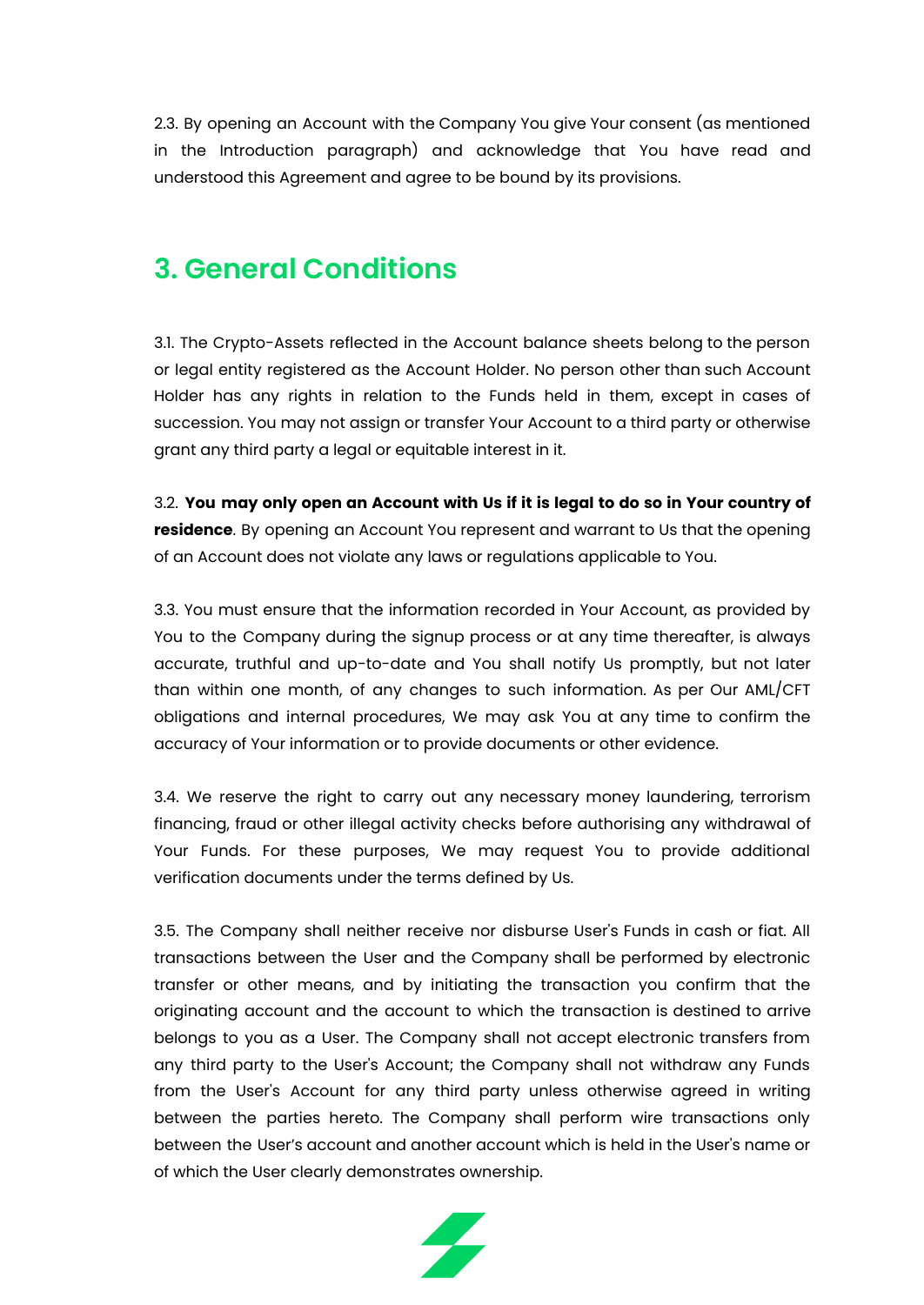3.5.b. User confirms that in order to process his/ her transactions the Company may need certain information from the User that will be shared with third party services. User consents to provision and processing of such information by third parties. Generally, the Company tends to disclose any such third party upon specific request, however the Company retains the right not to limit itself to such third parties or disclosure. The Company reserves the right, for whatever reason, not to disclose some third party service providers to Users. By opening an Account with the Company You give Your explicit consent hereto and acknowledge that You have read and understood this specific non-disclosure disclaimer and agree to be bound by its provisions.

3.6. You are entirely responsible for any and all activities conducted through Your Account. You agree to notify Us immediately of any unauthorised use of Your Account, as well as of any other breach of security. While We may implement certain monitoring procedures designed to alert Us to fraudulent activity, We are not responsible for any unauthorised use of Your Account, and You agree that You are responsible for such unauthorised use and for protecting the confidentiality of Your password and other Account credentials.

3.7. It is strictly forbidden to use Your Account for any illegal purposes, including, but not limited to, fraud and money laundering. We will report any suspicious activity to the appropriate law enforcement agency. You are prohibited from using Your Account in an attempt to abuse, exploit or circumvent the usage restrictions imposed.

3.8. If You conduct or attempt to conduct any transaction in violation of the prohibitions contained in this Agreement, We reserve the right to:

- reverse the transaction; and/or
- suspend transaction or suspend Your Account or any of them; and/or
- report the transaction to the appropriate law enforcement agency; and/or
- claim damages from You; and
- charge You an administration fee of up to 100 USD in case We apply any of the above.

#### <span id="page-6-0"></span>**4. Account**

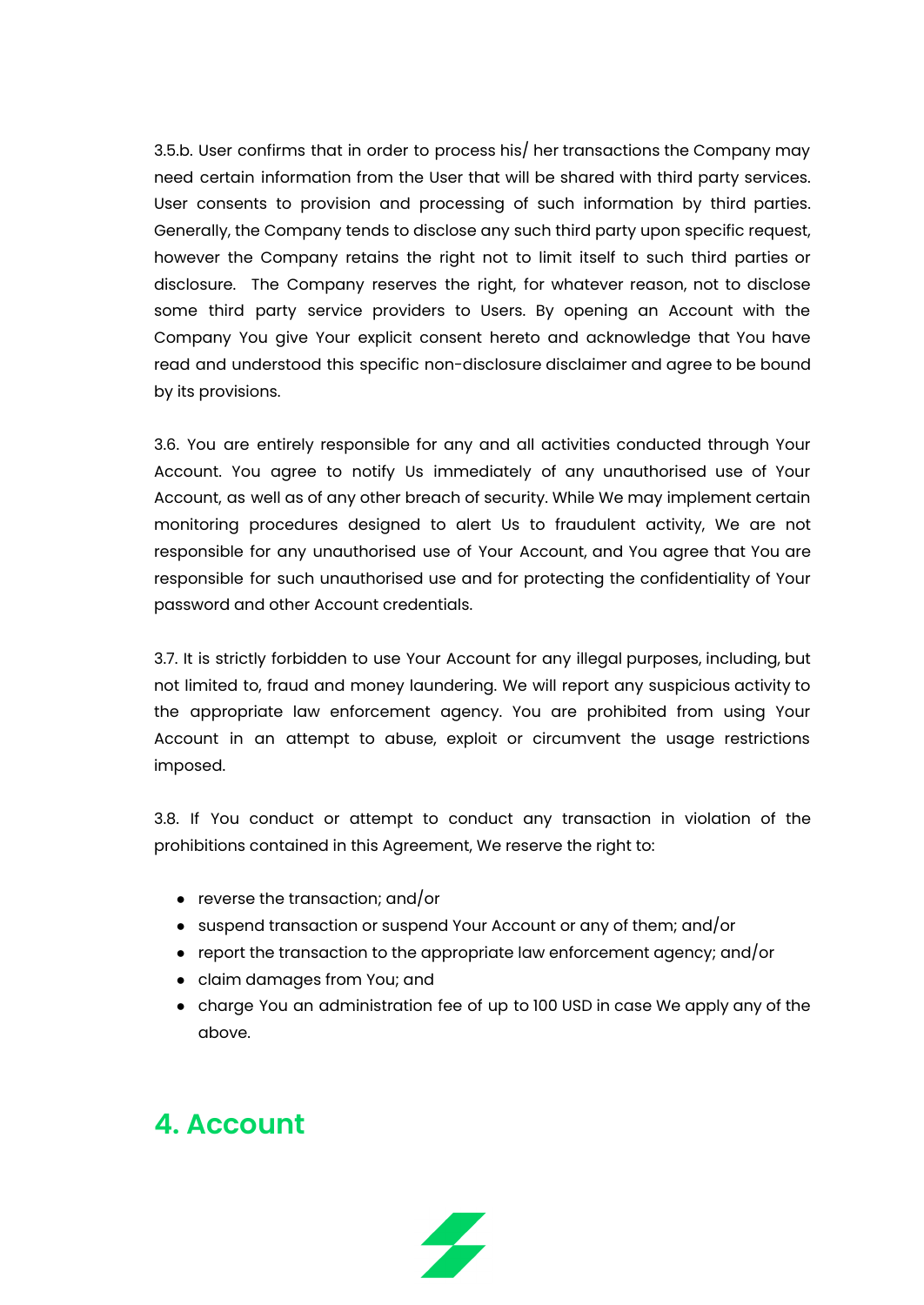4.1. Account is an electronic facility which enables You to electronically transfer and withdraw crypto-assets and make electronic transfers to/ from Your Account held with the Company.

4.2. In order to use the Account, You must first register the Account, by providing Your information on www.StormGain.com (hereinafter – the "Website"), i.e. filling out the Account registration form. As part of the signup process You will need to accept this Agreement and You must have legal capacity to accept the same. If You complete the process successfully, You will obtain the registration data for Your new Account.

4.3. You should check Your Account balance and transaction history regularly. You should report any irregularities or clarify any questions You have as soon as possible by contacting Customer Support.

4.4. Reports, statements, notices and any other communications will be transmitted to You electronically by posting to the Account or via e-mail to Your registered e-mail address. All communications so posted or sent shall be deemed transmitted by the Company when posted or sent and deemed delivered to You personally, whether actually received by You or not. It is the responsibility of the User to provide correct email address for communication purposes.

4.5. You may suspend Your Account at any time by contacting Customer Support. When We receive a request to suspend the Account We may ask You to provide Us with additional verification documents to compare with those We already have in Our databases. This is done for AML/CFT purposes.

4.6. If Your Account holds a balance at the time it is suspended, You need to withdraw Your Funds before We process the suspension. After the suspension is complete, You will not be able to access Your Account but You may withdraw any remaining Funds by contacting Customer Support and requesting that the Funds are sent to You in a manner that is reasonably acceptable to Us. Your obligations with regard to keeping Your Account safe as set forth in this Agreement shall continue to apply.

4.7. You can electronically transfer crypto-assets by visiting the Platform, logging into Your Account and following the relevant instructions on the Platform.

4.8. You may be presented with a number of different electronic transfer methods, depending on which electronic transfer method You choose and which methods are

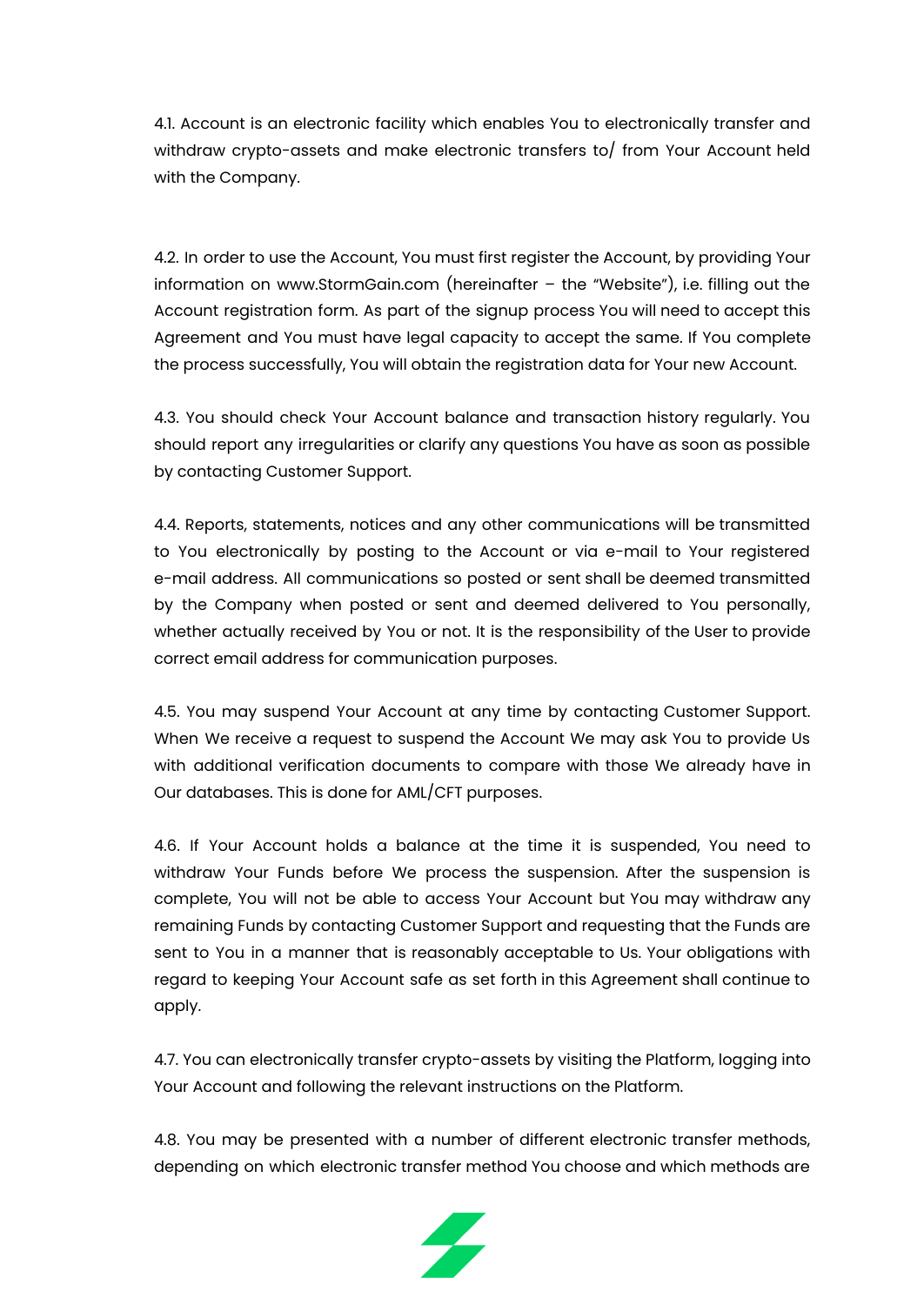available to You in your country of residence. We do not guarantee the use of any particular electronic transfer method made available, and may make changes to or discontinue the acceptance of any particular electronic transfer method at any time. We shall not be responsible for the electronic transfer until the crypto-assets are received by Us. You agree that We may use any third party provider in order to process the electronic transfers from/to You as We deem fit and if necessary.

4.9. You must not make an electronic transfer through a Payment Service Provider if You are not the named holder of the account with such Payment Service Provider.

4.10. Electronic transfers may be subject to third party Payment Service Provider's fees and crypto-asset conversion fees depending on which electronic transfer method and crypto-asset is chosen. Such fees will be deducted from Your electronic transfer and You will receive the sum equal to "crypto-asset less fees" in Your Account.

4.11. To transfer Funds You may be required to authorise the transfer with Your login and password information.

4.12. You can request a withdrawal of all or part of the Funds held in all Your currency Sub-Accounts in Your Account at any time by following the instructions specified on the Platform.

4.13. The withdrawal currency depends on the payment option that You choose. In the event the currency of the withdrawal does not correspond to the currency of the Sub-Account, the Funds will be converted at the indicated currency exchange rate.

4.14. We do not guarantee the availability of any particular withdrawal method and may make changes to or discontinue a particular withdrawal method at any time as long as there is at least one withdrawal method available to You. Where the withdrawal payment is received by You through an external Payment Service Provider (such as a bank where You have a bank account), We shall not be responsible for the withdrawal payment once the withdrawn Funds are received by Your Payment Service Provider.

4.15. To withdraw Funds You are required to authorise the transfer with your login and password information.

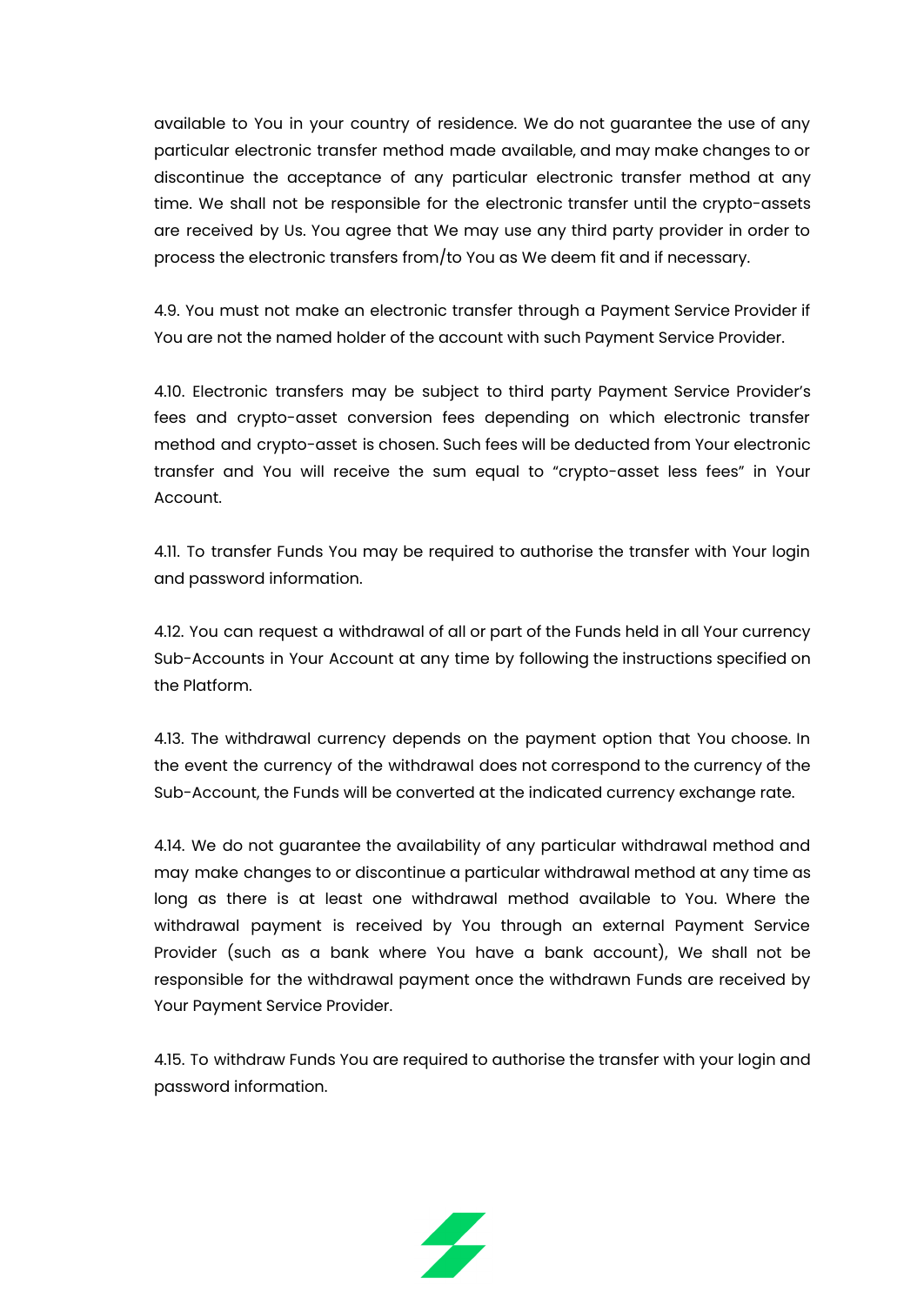4.16. Depending on withdrawal method and chosen payment instrument, You will need to provide other information or to complete other activities that We may reasonably require to ensure proper authorisation of the withdrawal.

4.17. Withdrawals may be subject to other limits due to security and legal requirements of the third party Payment Service Provider. Please contact Your Payment Service Provider for the limits applied to transactions.

4.18. Withdrawals may be subject to third party Payment Service Provider's withdrawal fees and currency conversion fees depending on which withdrawal method and payment instrument is chosen. Such fees are deducted from Your withdrawal amount.

4.19. You may not make a withdrawal to a Payment Service Provider or to an account held with other payment service providers if You are not the named holder of such an account. Violation of this requirement may be treated as a suspicion transaction in terms of Our AML/CFT policy and resolved in compliance with the respective procedures.

4.20. You must ensure that the payment information You enter when withdrawing Funds is correct and complete. We will not be liable for withdrawn Funds sent to the wrong payment institution where this is due to You providing incorrect payment information.

4.21. We reserve the right to carry out any necessary money laundering, terrorism financing, fraud or other illegal activity checks before authorising any withdrawal of Your Funds. For these purposes We may request You to provide additional verification documents under the terms defined by Us.

4.22 Before any withdrawal is allowed, You agree to provide the Company the following documents:-

- Identity Document in the form of a valid passport or valid national identity document or a combination of the above and in a form acceptable to us; and
- Valid proof of address not older than 6 months, in your name and in type and form acceptable to us; and
- at our discretion, valid proof of source of income, source of funds and source of wealth or a combination of the above and in a type and form acceptable to us.

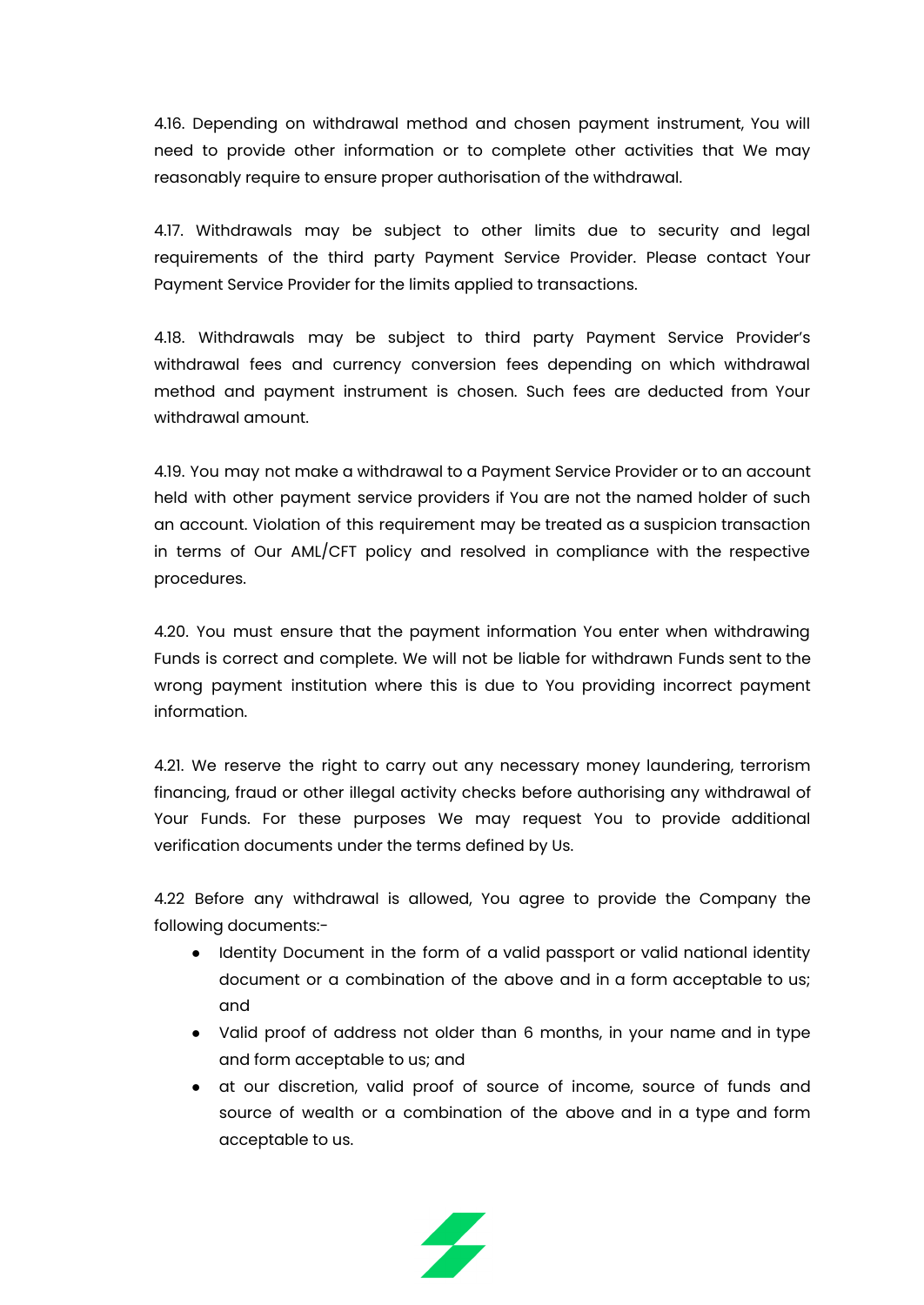# <span id="page-10-0"></span>**5. Remuneration, Operational Premiums, Expenses and Commissions**

5.1. The Company will charge commission on each exchange transaction initiated by a User on an Account ("Exchange Fee").

5.2. The amount of the Exchange Fee and its payment terms are specified in the Account and published on the Platform. The amount of Exchange Fee may differ depending on Your position (price-taker or price-giver) in the transaction. The Company reserves the right to change or modify the amount of the Exchange Fee and its payment terms from time to time. Any such changes and modifications will be effective upon respective update of the Platform. If You do not agree to the posted changes and modifications You may suspend Your Account and terminate this Agreement as provided herein. Your first use of Your Account following the posting of any changes or revisions to the terms of this Agreement or modified Exchange Fee as updated on the Platform will constitute Your acceptance of all such changes or revisions.

5.3. Exchange Fee will be deducted from the amount of Funds purchased or exchanged by You from another Company's User. You hereby authorise the Company to charge or deduct from Your Account any applicable Exchange Fees owed in connection with transactions You complete via the Platform.

5.4. Exchange Fees are paid by both the buyer and the seller in any given transaction. Subject to prior notification of the User, the Company may charge the User's Account with additional third party fees, arising from the services provided by such third parties.

5.5. The User shall also pay any such charges (including, without limitation, commissions applicable to the Account and other accounts, markups and markdowns, statement charges, idle account charges, order cancellation charges, account transfer charges or other charges), costs, including litigation and independent dispute resolution costs, expenses and fees, including attorneys' fees arising directly or indirectly out of the Company Services under this Agreement, including, without limitation, those associated with dispute resolution or any User's complaint filed with the Company, investigation of any kind, including those provided by third parties, consultation with third parties conducted by the Company

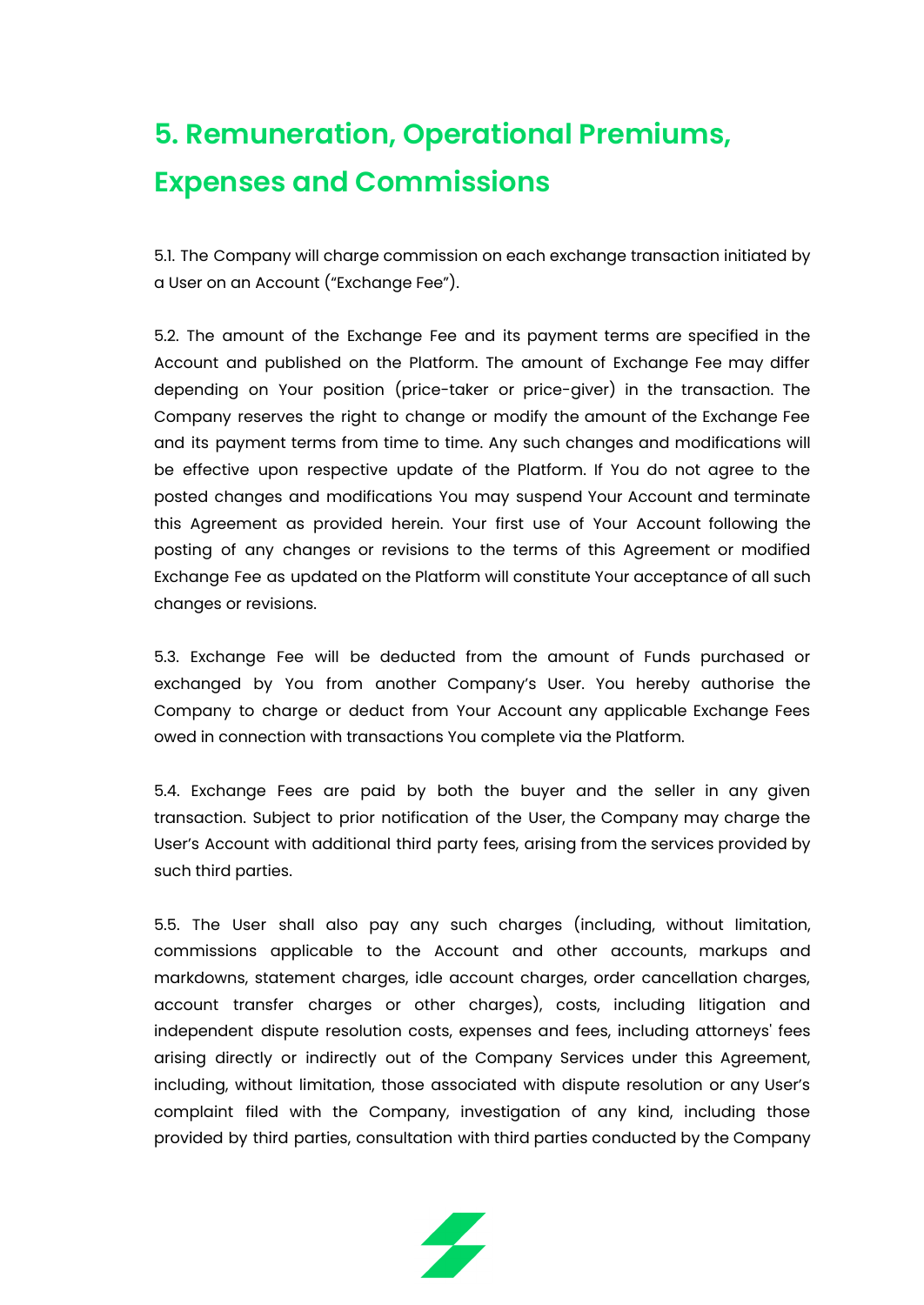and requests for preparation by third parties of official statements on the results of such comprehensive investigation or consultation.

5.6. To remove all doubt, the User remains liable for all charges/costs/expenses/fees incurred by the Company regarding User's requests, claims or complaints if such requests could not be comprehensively satisfied without involving third parties.

5.7. The Company may change its charges/costs/expenses/fees without prior notice. All such charges/costs/expenses/fees shall be paid by the User as they are incurred, or as the Company, at its sole and absolute discretion, may determine and the User hereby authorises the Company to withdraw the amount of any such charges/costs/expenses/fees from the User's Account.

# <span id="page-11-0"></span>**6. The Company's Rights & Obligations**

6.1. The User acknowledges that the Company has the following rights:

6.1.1. To reject, cancel, delete or adjust any exchange or trading order or transaction the User may place;

6.1.2. To suspend/close the User's Account and (or) terminate the Agreement on the terms and conditions stated herein;

6.1.3. To correct any transactions of Users deemed necessary by the Company for the proper provision of Services under this Agreement;

6.1.4. To restrict access to, impose limits on, suspend, stop or cancel use of the Platform (including, without limitation, discontinuing the User's use of the API) either generally or for particular Funds, transactions or Users, or to discontinue transmission of any or all information;

6.1.5. The Company may refuse to facilitate or proceed with any transactions or refuse access to the Platform at the Company's sole discretion, as a result of any of the following:

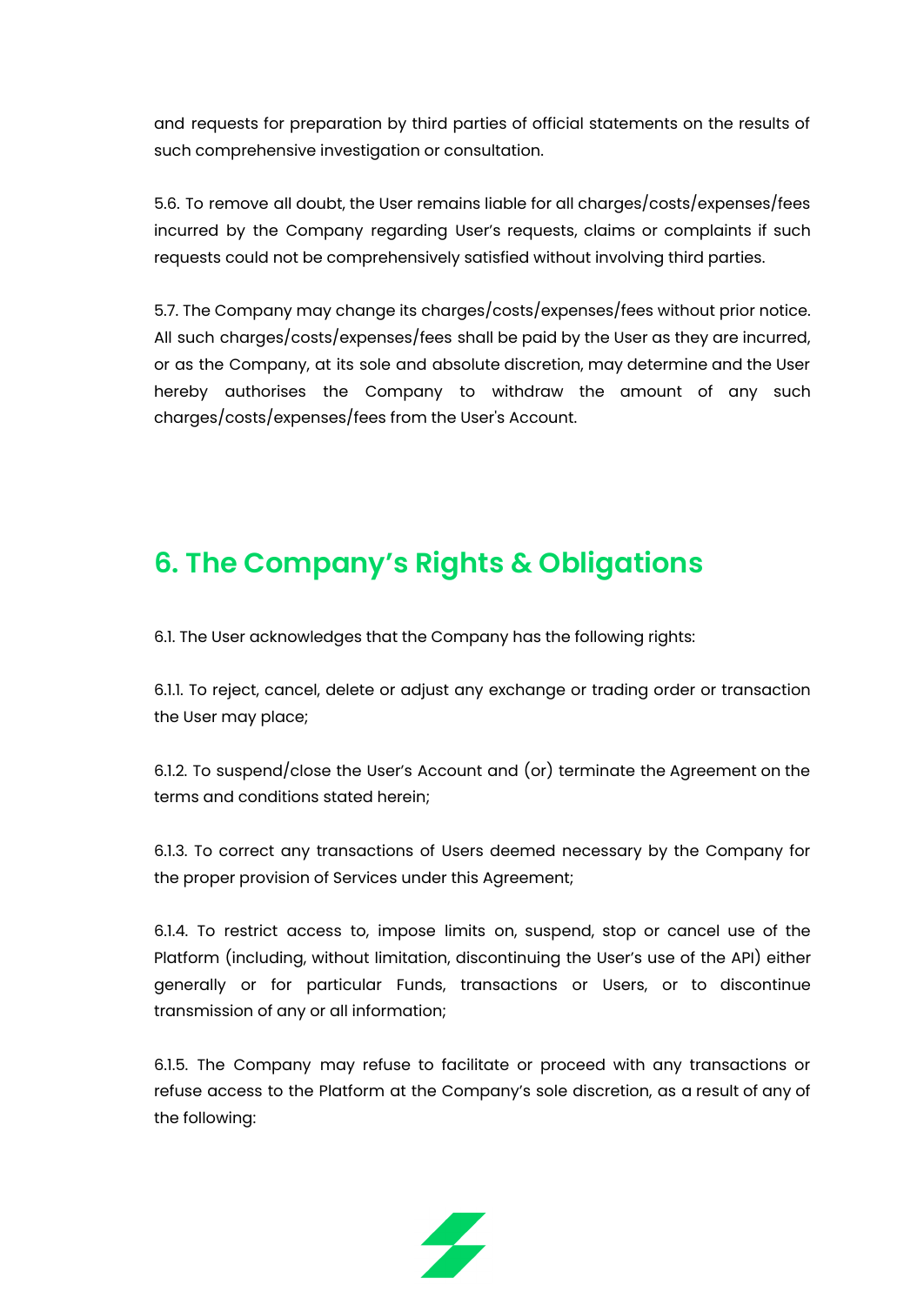- 6.1.5.1. Full or partial failure of the Platform, including failure of technology or any of the communications linked to the Platform and the User and/or any of the Counterparties, or any other circumstance in which it is deemed impractical to use the Platform;
- 6.1.5.2. A breach of the Platform security;
- 6.1.5.3. A material breach by the User of their obligations under this Agreement or any other agreement with the Company (including the Account Opening Documentation);
- 6.1.5.4. Failure to comply with any applicable laws by the User;
- 6.1.5.5. Market conditions generally or conditions affecting a particular Asset or derivative rendering it necessary or desirable (at the Company's sole discretion);

6.1.5.6. Absence of liquidity.

Any such actions taken by the Company in accordance with this Section shall continue for such period of time as the Company reasonably determines to be necessary.

6.2. For the purpose of mitigating and managing potential AML/CTF risks faced by the Company and without detracting from the generality of the Company rights as expressly stipulated above, the Company reserves the right, at its sole discretion, to suspend any User's Account and prohibit any activity including, but not limited to, withdrawals for the term of internal investigation, providing that the Company has reasonable suspicion that User's activity (i) does not comply with the Services provided by the Company and the subject of this Agreement, and/or (ii) is fraudulent, and/or (iii) is in breach of the law, the present Agreement or the Company's Anti-Money Laundering and Counter-Terrorism Policies.

6.3. In order for the Company to show prices at the speed associated with speculative trading, the Company may have to rely on available prices that may later prove to be incorrect. In such cases, the Company may cancel or adjust the trade on the User's Account, but shall do so within reasonable time and shall provide the User with a full explanation of actions taken.

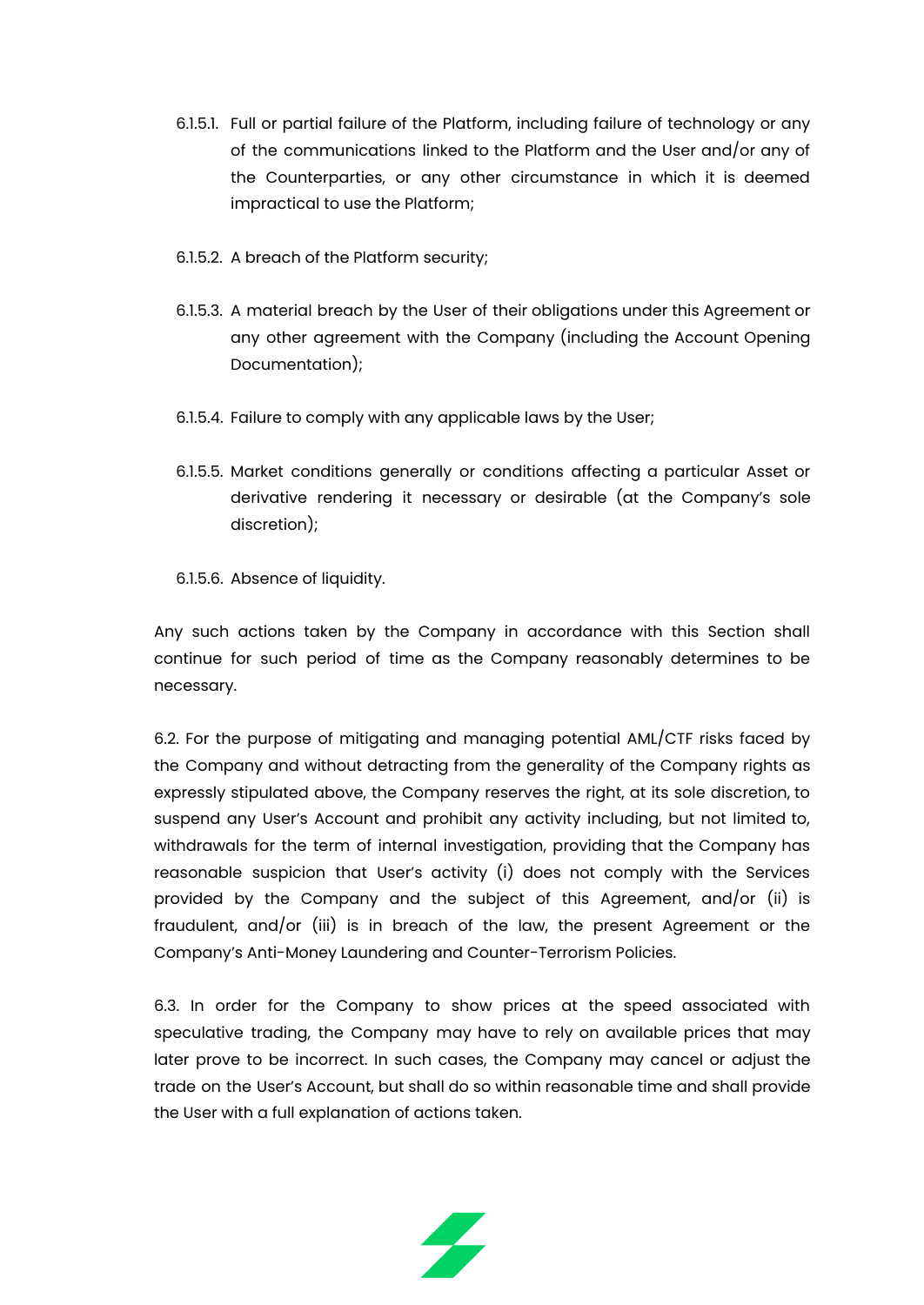6.4. The Company shall, at its sole discretion, have control over and the right to modify the functionality of the Company's exchange and trading system's price feeds, configurations and content, including but not limited to:

- 6.4.1. The parameters and protocols, by which the exchange/trading orders are placed, routed, matched or otherwise processed by the Company's exchange and trading system.
- 6.4.2. The availability of the Company's exchange and trading system with respect to particular financial instruments or transactions at any particular time or location.

6.5. The Company reserves the right to deliver the Platform and to process exchange and trading orders at its sole and absolute discretion.

6.6. In case of any dispute the Company reserves the right to apply to third parties for advice and/or investigation, expertise or analysis, including, without limitation, on a fee paid basis and the Company shall retain the right to forward such costs to the User pursuant to the provisions of this Agreement.

6.7. The Company will make all possible endeavours to execute trading and exchange orders placed by the User. The User hereby understands that the Company is unable to guarantee the execution or the User's orders or requests and that the User will not hold the Company liable for any failure in the execution process.

6.8. Should the value of any Stablecoin deviate from its existing price by more than 5% within any 24 hour cycle, the Company reserves the right to stop showing data feeds and cease all transactions involving the applicable Stablecoin. This measure is taken to protect both Users and the Company, since by their nature, Stablecoins should not have high price volatility.

# <span id="page-13-0"></span>**7. User Representations, Warranties and Authorisations**

7.1. The User represents and warrants that:

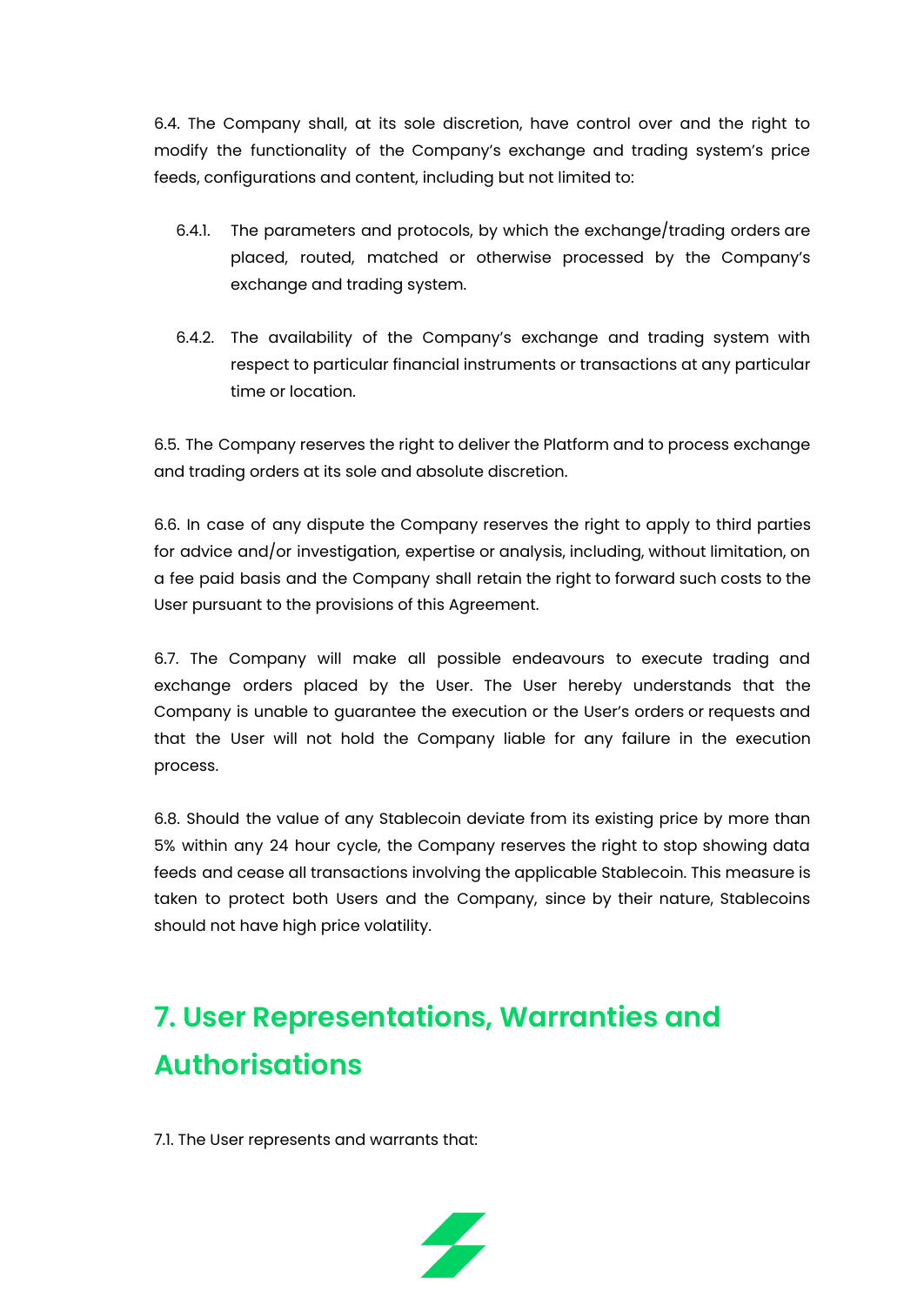- 7.1.1. The User is of sound mind, legal age and legal competence; and,
- 7.1.2. No person other than the User has or will have an interest in the User's Account, and,
- 7.1.3. Regardless of any subsequent determination to the contrary, the User is suitable to enter into this Agreement, and,
- 7.1.4. The User is not an employee of any exchange or any corporation in which any exchange owns a majority of capital stock, any member of any exchange and/or firm registered on any exchange, or any bank, trust, or insurance company, and in the event that the User becomes so employed, the User will promptly notify the Company via e-mail of such employment; and,
- 7.1.5. All information provided in the information portion of the Account opening process is true, correct and complete as of the date hereof and the User will notify the Company promptly of any changes to such information.

7.2. The User hereby confirms and acknowledges his/her express consent to eliminate the confidential nature of all communications regarding, without limitation, any disputes, legal proceeding or public statements between the parties hereto or its results, including court or other dispute resolution decisions on the matter. The User further agrees that the Company, at its sole discretion, may disclose the contents of such communication where and when the Company deems necessary, yet according to the provisions of the GDPR (General Data Protection Regulation (EU) 2016/679).

7.3. The User represents and warrants that they will immediately notify the Company with regard to any error detected on the Platform, including exchange and trading system, Account, or the Platform functionality, affecting the interests of the User and to cease all further actions with the systems, except for those actions that are aimed at preventing loss to the User. The User hereby confirms and acknowledges that the User will not use the system error in their own interest. Violation of these provisions will cause the Company to execute its rights under the User's indemnification responsibilities specified in this Agreement and may result in, among other things, termination or suspension of the User's right to use the Services.

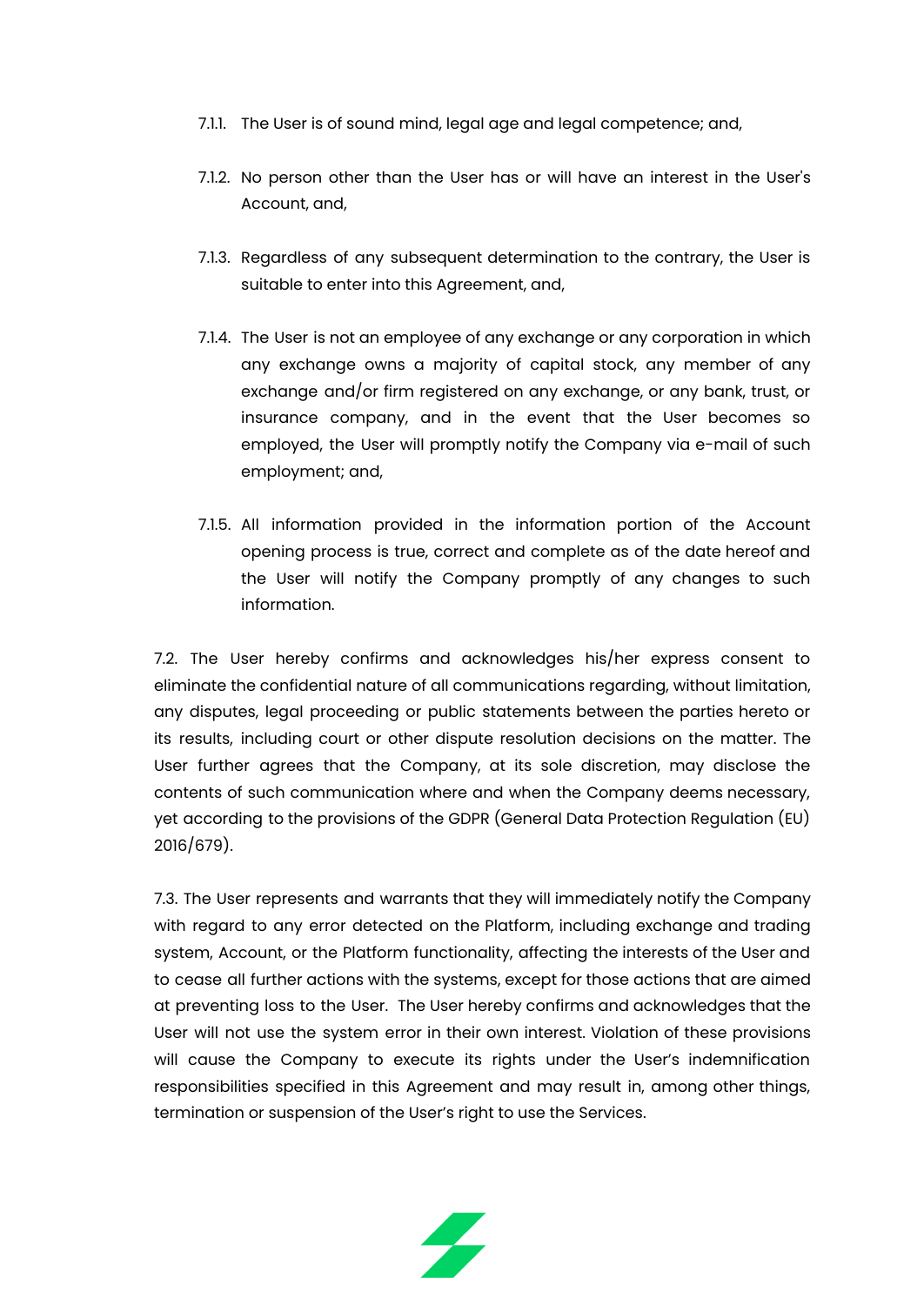7.4. In case of an unauthorised exchange/trading transaction or an exchange/trading transaction that was incorrectly executed due to an error by Us, You shall bring the unauthorised or incorrectly executed transaction to Our attention within 1 (one) day of the date of transaction. You shall remain solely liable for all losses arising from the transaction specified above in the following cases: (i) the unauthorised transaction arose from Your failure to keep the Account credentials safe; and/or (ii) You fail to dispute and bring the unauthorised or incorrectly executed transaction to Our attention within 1 (one) day of the date of transaction.

7.5. The User represents and warrants that the financial information disclosed to the Company when opening the Account is an accurate representation of the User's current financial condition.

7.6. The User acknowledges that they have no separate agreement with a Company's employee or agent regarding the trading or exchanging in the User's Account, including any agreement to guarantee profits or limit losses in the User's Account. The User understands that the User is under an obligation to notify the Company's Compliance Officer immediately in writing as to any agreement of this type. Furthermore, the User understands that any representations made by anyone concerning the User's Account that differ from any statements the User receives from the Company must be brought to the attention of the Company's Compliance Officer immediately in writing. The User understands that the User must authorise every transaction prior to its execution unless the User has delegated discretion to another party by signing the Company's limited trading/exchanging authorisation, and any disputed transactions must be brought to the attention of the Company's Compliance Officer pursuant to the notification requirements of this Agreement. The User agrees to indemnify and hold the Company harmless from all damages or liability resulting from the User's failure to immediately notify Our Compliance Officer of the occurrences referred to herein.

7.7. The User acknowledges and agrees that a situation may arise whereby an officer, director, associate, employee, bank, bank employee, dealer or an affiliate company associated with the Company or the Company itself may be the opposing broker or counterparty for a trade entered by the User. The User hereby consents to any such transaction, subject to the limitations and conditions, if any, of any applicable regulatory agency.

7.8. The User agrees to promptly pay to the Company all damages, costs and expenses, including attorney's fees, incurred by the Company in the enforcement of any of the provisions of this Agreement or any other agreements between the

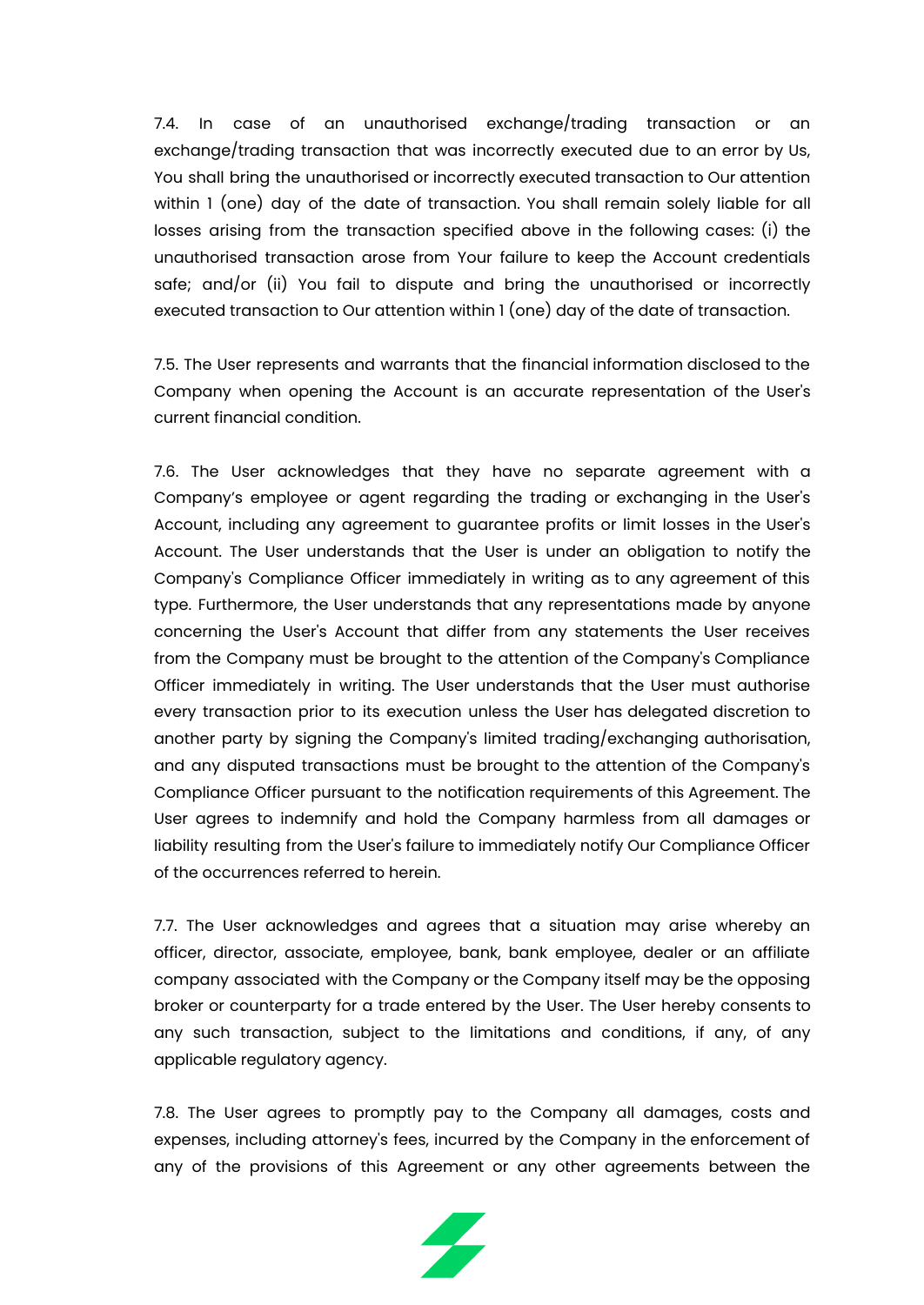Company and the User. To the extent allowable by law, We reserve the right to set-off any damages or amounts owed to Us by You for Your breach of this Agreement or other obligations under this Agreement against Funds in Your Account held with the Company.

7.9. The User confirms that they are responsible for keeping track of regulatory changes in his/ her country of residency and for understanding what rules apply to his/her use of the Platform.

7.10. The User is solely responsible for calculating and declaring their activities to appropriate tax authorities (if required).

# <span id="page-16-0"></span>**8. No Financial Advice**

8.1. The Company, at its sole and absolute discretion, may from time to time provide information to the User on practical aspects of Crypto-Asset exchange and trading.

8.2. Notwithstanding any such information provided by the Company, the User acknowledges and agrees that they enter into each exchange or trading transaction of their own free will without reliance on any information provided by the Company and that such exchange or trading order is undertaken at their own risk. The User shall not be entitled to rely on the Company for advice on the timing or terms of any exchange or trading order.

8.3. The User acknowledges and agrees that the exchange rates vary regularly and may be affected by matters and events outside the control of the User or the Company.

# <span id="page-16-1"></span>**9. Margin Trading**

9.1. The User acknowledges and agrees that the User has read our Margin Trading disclosure provided directly hereunder and further acknowledges and understands the risks involved with margin trades.

9.2. The User acknowledges and agrees that the User can lose more funds than the User electronically transfers into the margin account/position. A User may be required to provide additional funds to StormGain should there be a decline in the

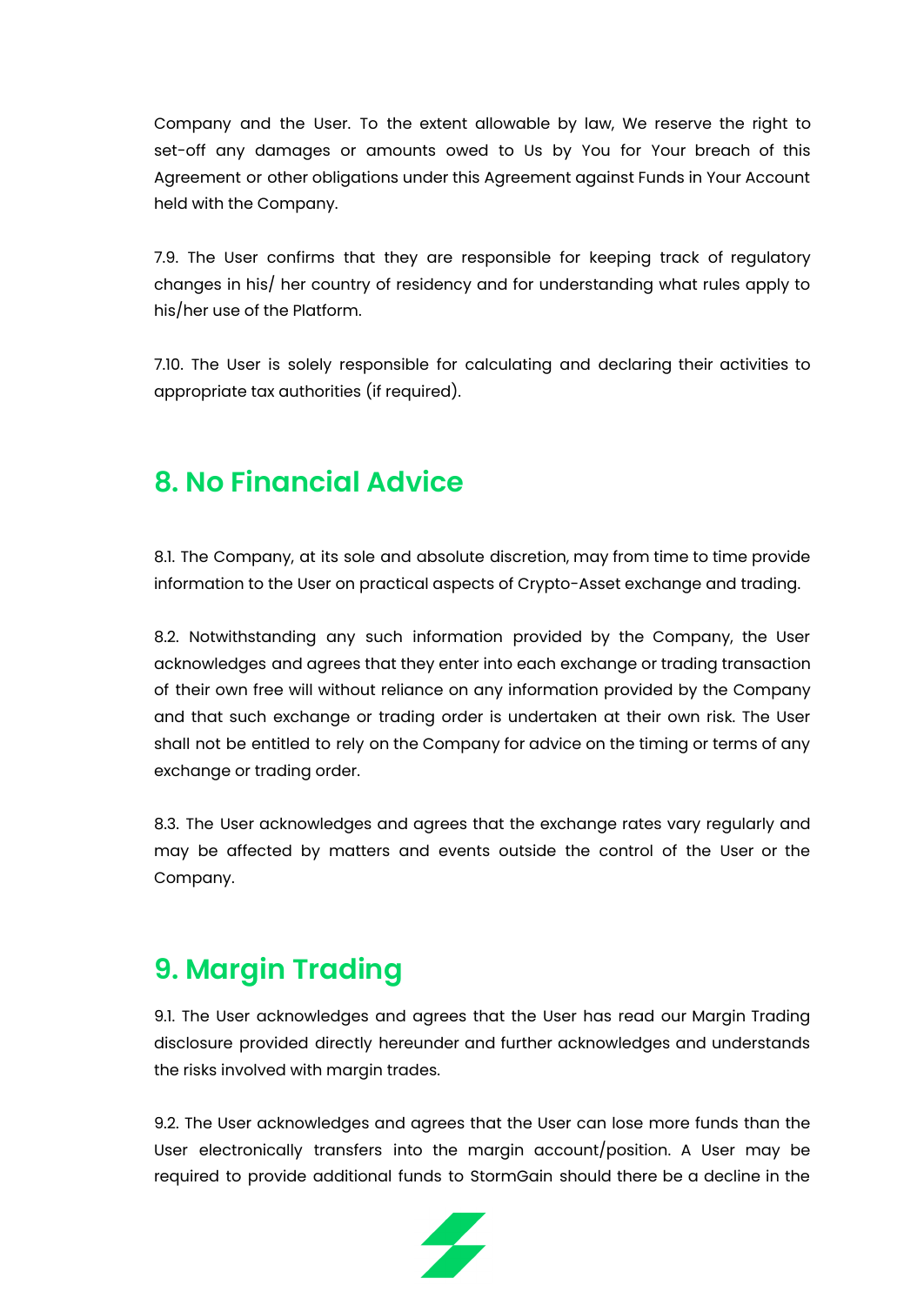value of crypto-assets that are purchased or sold on margin. This is required in order to avoid the forced sale of assets in the Users account(s).

9.3. The User acknowledges and agrees that StormGain can force the sale of crypto-assets in the Users account. Should the funds in your account fall below our maintenance margin requirements, we hereby reserve the right to sell crypto-assets in your account to cover the margin deficiency. You will also be responsible for any shortfall in the account after such a sale.

9.4. The User acknowledges and agrees that StormGain can sell the Users assets without contacting the User. StormGain will attempt to notify the User of margin calls, but we are not legally required to do so. Even if we have contacted you and provided you a specific date by which you can meet a margin call, we can still take necessary steps to protect our financial interests, including immediately selling crypto-assets without any notice.

9.5. The User acknowledges and agrees that StormGain can increase maintenance margin requirements at any time and are not required to provide you with prior written notice. These maintenance margin requirements can take effect immediately and may result in the issuance of a maintenance margin call. Your failure to satisfy the call may cause us to liquidate or sell assets in your account(s). We take no responsibility for any delays in the release of funds intended to satisfy the call until they are actually received and cleared on our side.

9.6. The User acknowledges and agrees that the User is not entitled to any extension of time on a margin call. Under certain circumstances an extension of time to meet margin requirements may be made available to you at the sole discretion of the Company, but a User does not have any right to the extension.

9.7. The User acknowledges and agrees that the User must maintain in their StormGain Account a sufficient amount of Funds to meet any minimum balance requirements imposed by StormGain for users to engage in margin trades. You acknowledge and agree that if you do not have sufficient Funds to meet such minimum balance requirements, that StormGain may automatically close some or all of your open positions without any prior notice. StormGain reserves the right to modify such minimum balance requirements from time to time, in its sole discretion. If your margin account balance becomes negative, you agree to pay the amount of Funds owed to StormGain within 48 hours and you may not trade on a negative margin account

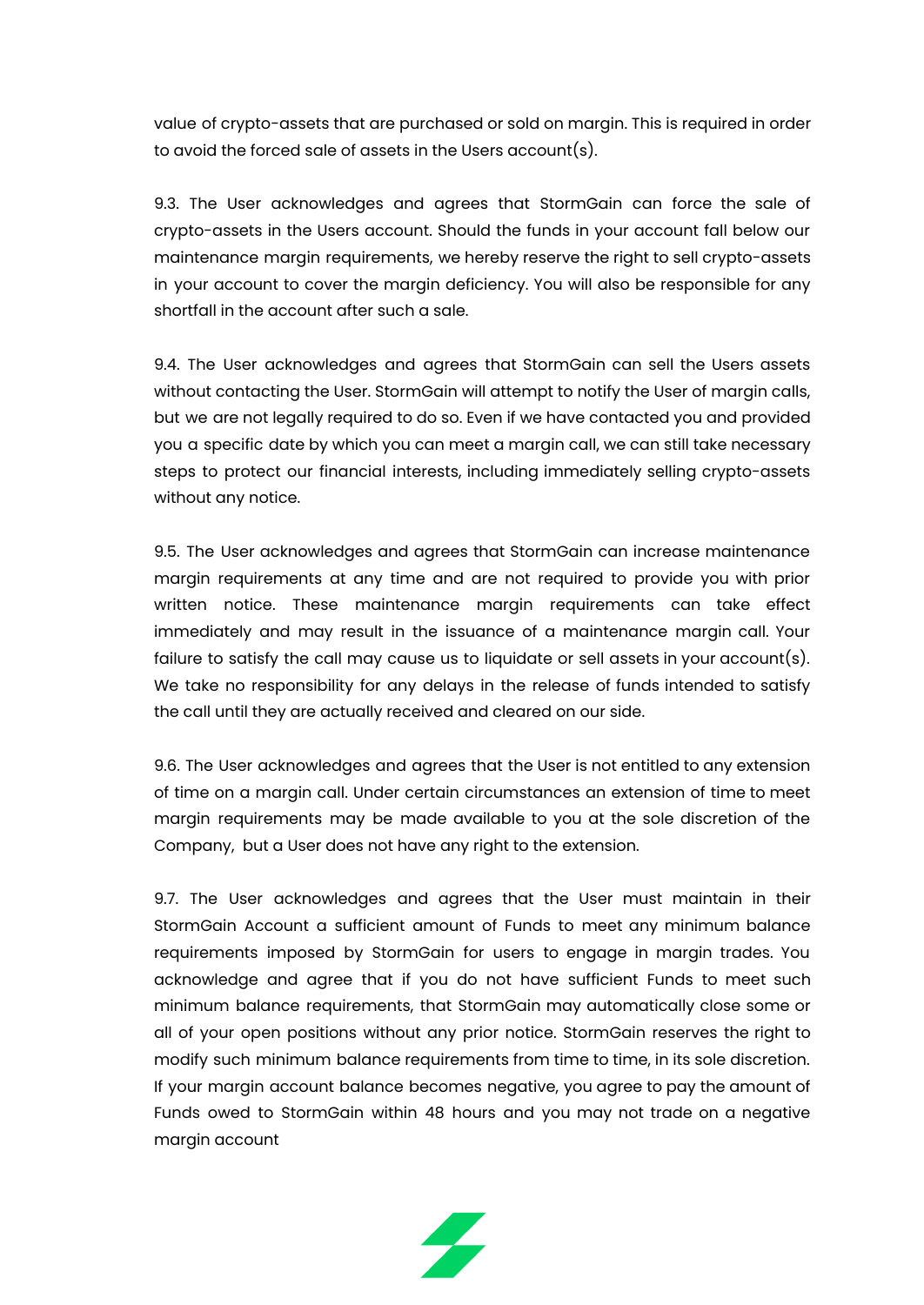# <span id="page-18-0"></span>**10. Liquidation of Account**

10. In the event of

(a) death or judicial declaration of incompetence of the User;

(b) filing of a petition for bankruptcy, or a petition for the appointment of a receiver, or the institution of any insolvency or similar proceeding by or against the User;

(c) filing of an attachment against any of the User's Accounts carried by the Company, (d) insufficient margin, or Company's determination that any collateral electronically transferred to protect the User is inadequate, regardless of current market quotations, to secure the Account;

(d) User's failure to provide the Company any information requested pursuant to this Agreement; or

(e) any other circumstances or developments that the Company may consider as threaten to Company's activity, ,

(f) the User's activity aiming to derive no-risk profits from the Company, including using bonus/loyalty programmes and/or holes and mistakes in the Agreement, rules and policies;

it may take one or more, or any part of the following actions at the Company's sole discretion:

(1) satisfy any obligation the User may have to the Company, either directly or by way of guarantee with any of the User's Funds or property in its custody or control or in the custody or control of any of the Company's affiliates;

(2) sell or purchase any or all Funds, or other property held or carried for the User;

(3) cancel any or all outstanding orders or contracts, or any other commitments made to the User;

(4) close (liquidate) the User's account and/ (or) terminate the Agreement;

(5) take any other action that the Company deems appropriate for its protection.

Any of the above actions may be taken without demand for margin or additional margin, without prior notice of sale or purchase or other notice to the User, the User's personal representatives, heirs, executors, administrators, trustees, legatees or assignees and regardless of whether the ownership interest shall be solely the User's or held jointly with others.

In the liquidation of the User's positions, the Company, at its sole discretion, may offset in the same settlement or may initiate new long or short positions in order to establish a spread or straddle which, in Company's sole judgment, may be

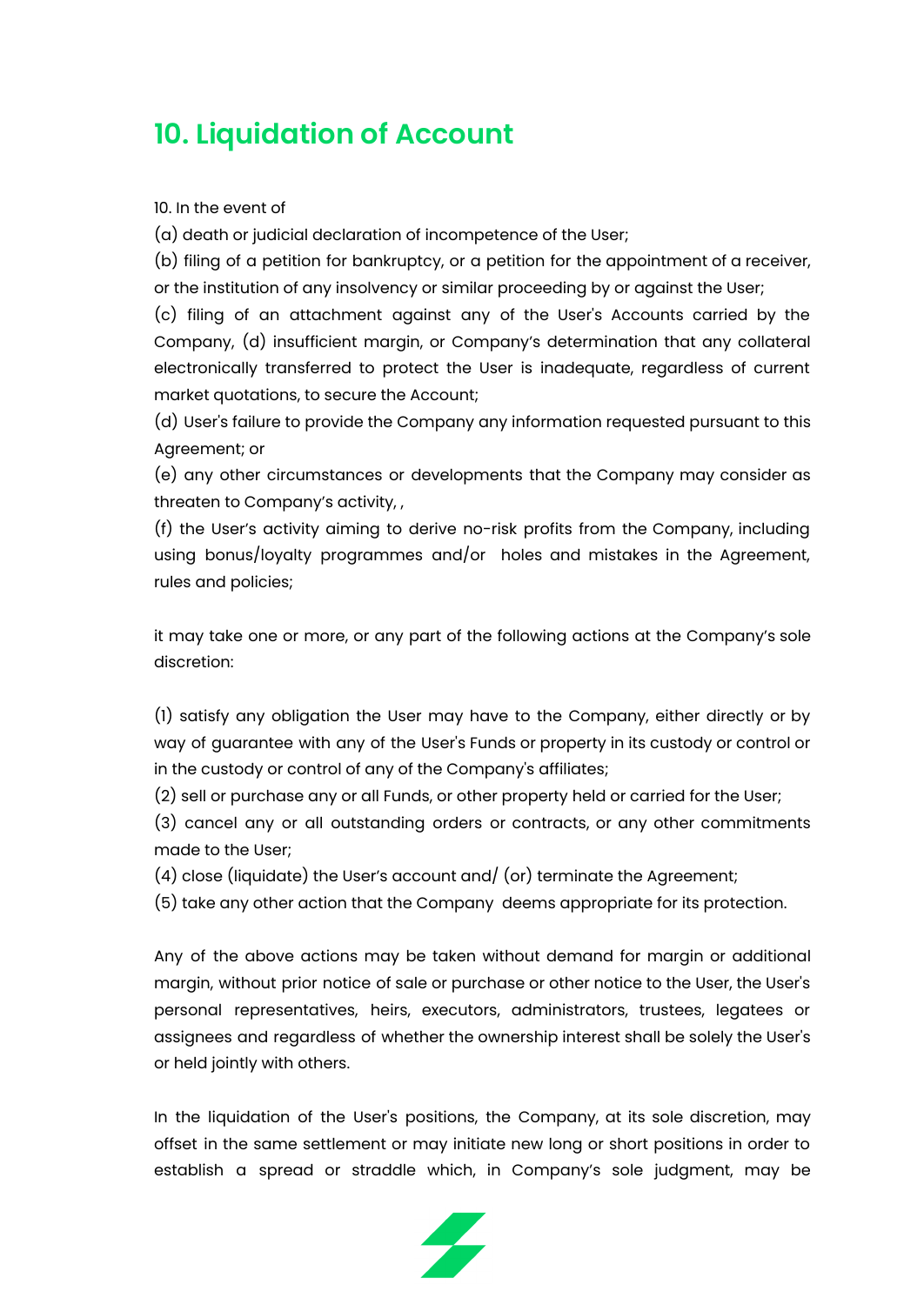advisable to protect or reduce existing positions in the User's Account. Any sales or purchases hereunder may be made according to the Company's judgment and at its sole discretion.

### <span id="page-19-0"></span>**11. Restricted Jurisdictions**

11.1. The Company does not provide Services to persons who reside in the countries identified by the FATF as high risk or non-cooperative jurisdictions having strategic AML/CFT deficiencies.

11.2. The Company does not provide Services, to persons residing in:

- USA
- Japan
- Austria
- Afghanistan
- Bosnia and Herzegovina
- Burundi
- Iraq
- Central African Republic
- Congo
- Guinea
- Guinea-Bissau
- Syria
- Haiti
- Lebanon
- Libya
- Mali
- Iran
- North Korea
- British Columbia
- Quebec
- Myanmar
- Nicaragua
- Serbia
- Somalia
- South Sudan
- Sudan
- Tunisia
- Yemen
- Zimbabwe

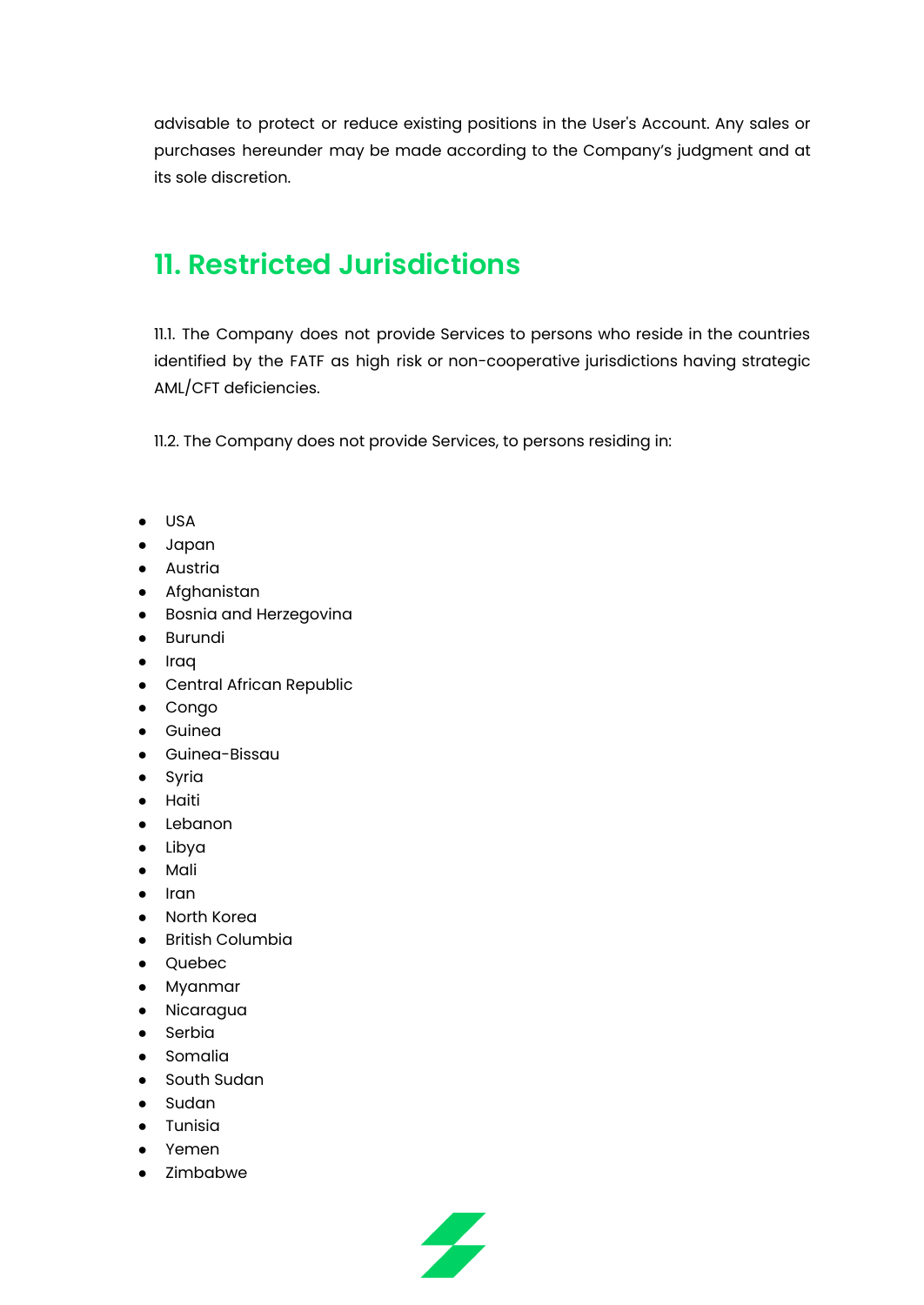\*The above list may be updated at any time with or without updating this document by a decision of the Compliance officer.

11.3. The Company does not accept transfers to/from an Account at a bank and/or other payment institution incorporated in the USA, its territories or possessions or in the Countries identified by the FATF as high risk or non-cooperative jurisdictions. In case the Company knows or suspects or has reasonable grounds to know or suspect that the User became a resident of a country not serviced by the Company, We will immediately close all outstanding positions and suspend the Account in question.

### <span id="page-20-0"></span>**12. Limitation of Liability and Indemnification**

12.1. We (or Our licensors, agents, suppliers, resellers, service providers, or any other subscribers or suppliers) in no event shall be liable to You, or any other third party for any direct, special, indirect, incidental, consequential, exemplary, or punitive damages, including, without limitation, damages for loss of profits, loss of business, loss of opportunity, loss of reputation, loss of information, business interruption, revenue, or goodwill, which may arise from Your use of Our Services and the Platform or any materials contained on the Platform or for Your failure to understand the nature of cryptocurrencies, its derivatives or the market for such currencies and its derivatives.

12.2. Without prejudice to any other terms of this Agreement relating to the limitation of liability and provision of indemnities, the following shall apply in particular to provision of Services under this Agreement:

12.2.1. System errors: The Company shall bear no liability to the User for any partial performance or failure to perform its obligations hereunder by reason of any cause beyond its reasonable control, for damages which the User may suffer as a result of malfunction or failure of transmission, communication or computer facilities, or any transmission errors, technical faults, malfunctions, illegal intervention in network equipment, network overloads, malicious suspension of access by third parties, Internet malfunctions, interruptions, failure by intermediate service provider or agent, agent or principal of its custodian, sub-custodian or dealer for any reason to

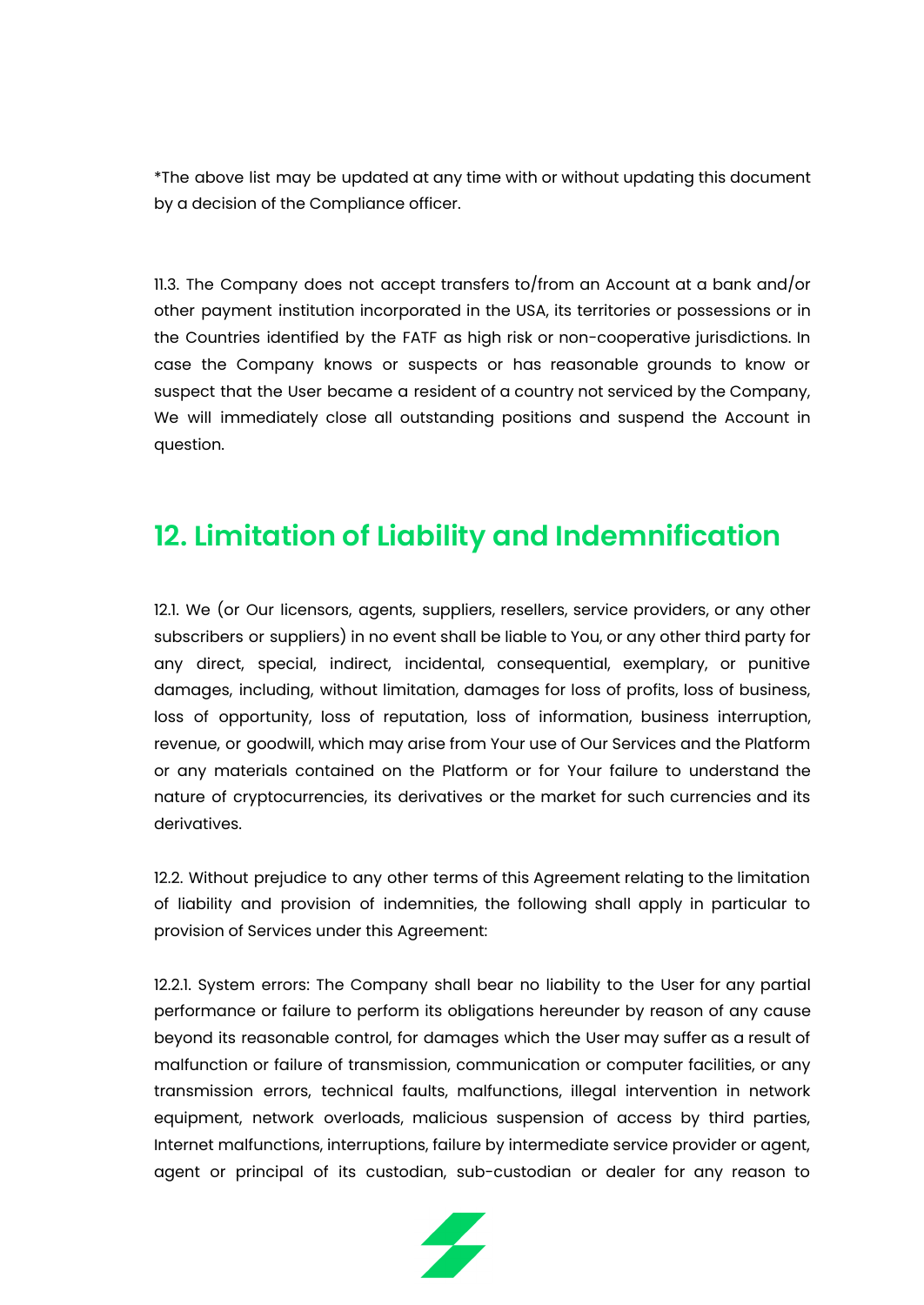perform their obligations or other deficiencies on the part of any Internet Services provided by the Company. The User acknowledges that any Services may be limited or unavailable due to such system errors, and that the Company reserves the right to suspend access to any such Services for this reason upon notice.

12.2.2. Delays: Neither the Company nor any of its affiliates and/or third party providers and/or suppliers accept any liability in respect of any delays, inaccuracies, errors or omissions in any data provided to the User in connection with the Account, the Platform or use of related Services.

12.2.3. Viruses: The Company shall have no liability to the User (whether in contract or in tort, including negligence) in the event of any viruses, worms, software bombs or similar malicious code items introduced into the User`s information system via the Account and/or Service provided by the Company, provided that the Company has taken reasonable steps to prevent any such incident.

12.2.4. Unauthorised use: The Company shall not be liable for any loss, liability or cost whatsoever arising from any unauthorised use of the Account, Platform or related Services. Without detracting from the generality of indemnification provisions hereunder, the User shall indemnify, protect and hold the Company, its owners, subsidiaries, affiliates, employees, management and third party contractors harmless from and against all losses, liabilities, judgements, suits, actions, proceedings, claims, damages and costs resulting from or arising out of any act or omission by any person using the Account, Platform and related Services and/or any service using any designated Account credentials or other authentication and/or access information provided by the Company to the User, whether or not the User actually authorised such use.

12.2.5. Markets: The Company shall not be liable for any action taken by or at the instruction of any appropriate market or regulatory or self-regulatory body or failure by such regulatory or self-regulatory organisation, for any reason, to perform its obligations.

12.2.6. Third party service: In the event that any software and/or service of any third-party is used by the Company in the enforcement of any of the provisions of this Agreement, the User agrees to indemnify and hold harmless such third parties of any claims, actions or suits, as well as any related expenses, liabilities, damages, settlements, costs or fees arising from the User's use or misuse of the third-party software and/or service as part of the Company's Services.

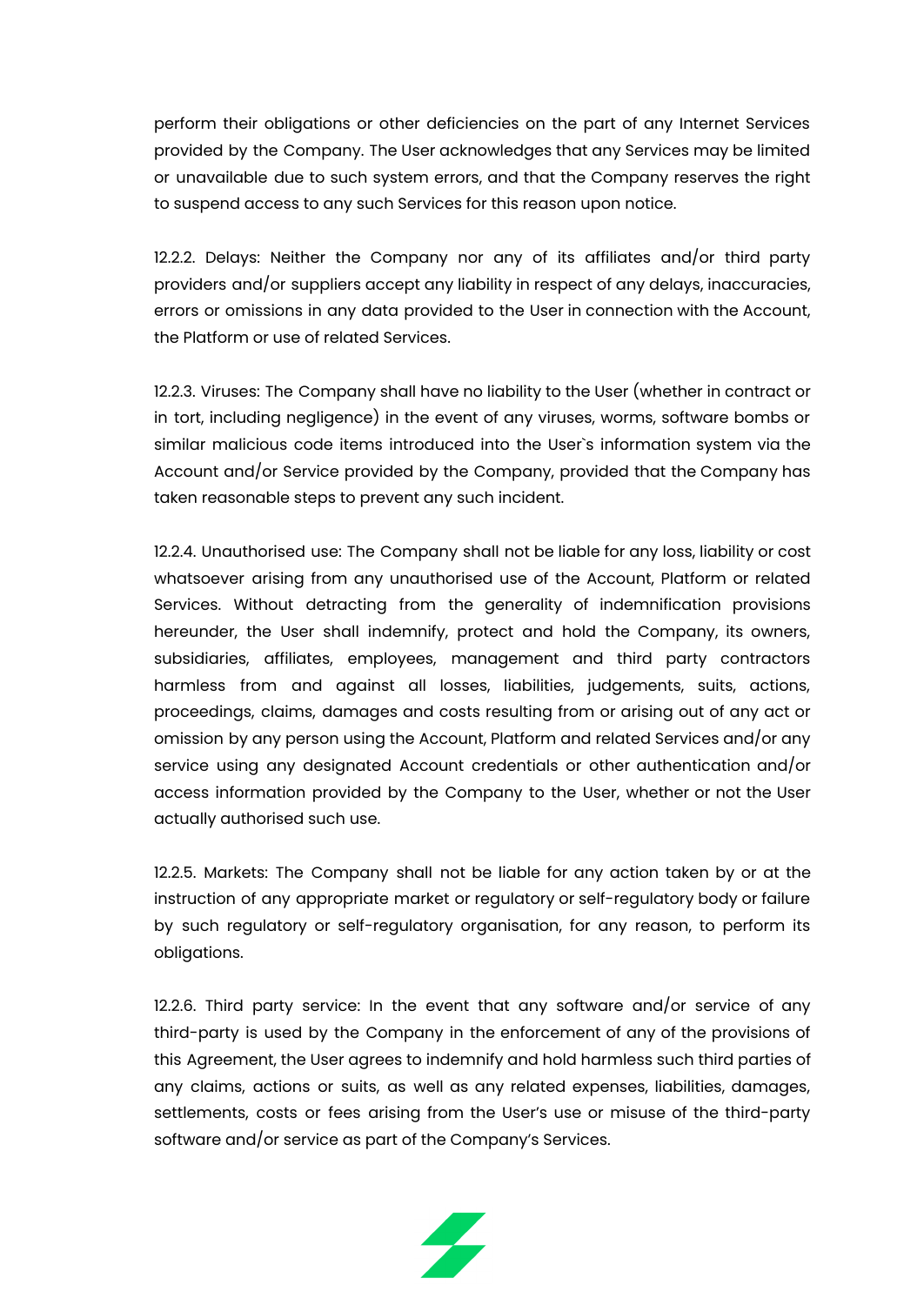12.3. We shall not be liable for any disruption or impairment of the Platform or the Service or for disruptions or impairments of intermediary services on which We rely for the performance of Our obligations hereunder, provided that such disruption or impairment is due to abnormal or unforeseeable circumstances beyond Our reasonable control or the control of the intermediary involved.

12.4. The Company shall not be liable to the User for any claims, losses, damages, costs or expenses, lost opportunity to trade, including attorneys' fees, caused, directly or indirectly, by any events, actions or omissions, including, without limitation, claims, losses, damages, costs or expenses, including attorneys' fees, resulting from civil unrest, war, insurrection, international intervention, governmental action (including, without limitation, exchange controls, forfeitures, nationalisations or devaluations), natural disasters, acts of God, market conditions, inability to communicate with any relevant person or any delay, disruption, failure or malfunction of any transmission or communication system or computer facility, whether belonging to the Company, the User, any market, or any settlement or clearing system.

12.5. We shall not be liable for assessment or payment of any taxes, duties or other charges that arise from the underlying transaction between You and another Company's User.

12.6. The Company specifically excludes liability for any loss, harm, distress or damage suffered by You or any third party as a result of inaccurate information appearing on the Platform.

12.7. The User agrees to defend, indemnify and hold harmless the Company, its affiliates, employees, agents, successors, subsidiaries, assignees and each of their respective officers, directors, shareholders, members, partners, attorneys, employees, from and against any and all liabilities, losses, damages, costs and expenses, including attorney's fees, incurred by the Company, for all damages directly, indirectly, and/or consequentially resulting or allegedly resulting from or arising out of the User's failure to fully and in a timely manner perform the User's obligations hereunder or use, misuse, or inability to use the Platform, Services, or any of the materials contained therein, or the User's breach of this Agreement or should any of the representations and warranties fail to be true and correct.

12.8. To the maximum extent permitted by applicable laws, You also agree to defend and indemnify the Company should any third party be harmed by Your illegal

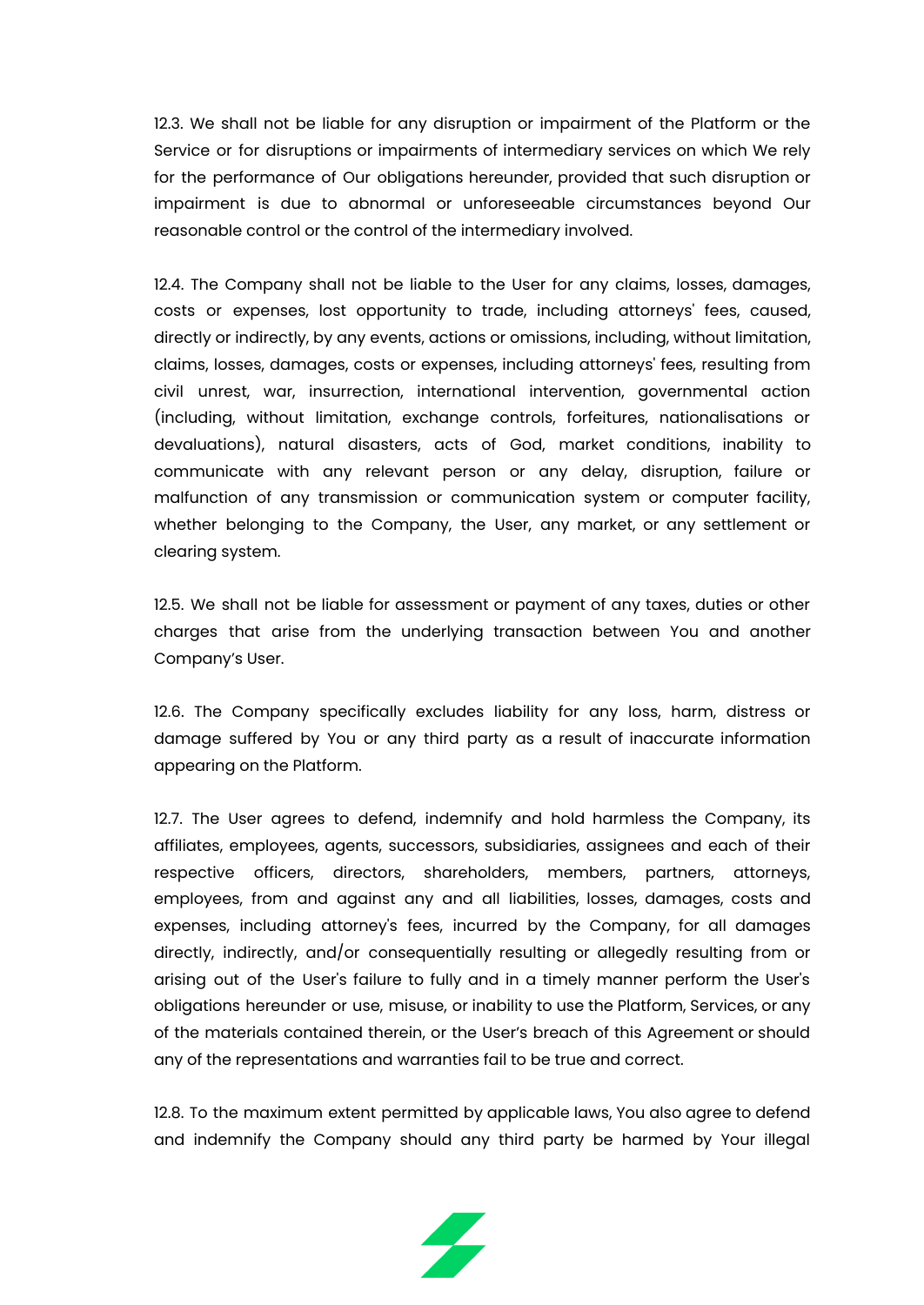actions or should We be obligated to defend any claims including, without limitation, any criminal action brought by any party.

12.9. If any applicable authority holds any portion of this Section of the Agreement to be unenforceable, then liability will be limited to the fullest possible extent permitted by applicable law.

# <span id="page-23-0"></span>**13. Period of keeping User's personal information**

13.1. Except as expressly provided to the contrary in writing by Us, Our Services and Platform are provided on an "as is" and "as available" basis. We expressly disclaim and You waive all warranties of any kind, whether expressed or implied or statutory, including, without limitation, implied warranties of merchantability, fitness for a particular purpose, title and non-infringement as to Our Services, Platform and the information, content and materials contained therein.

We make no representations or warranties that the Platform or Services, or any materials contained therein, will be uninterrupted, timely, secure or error-free; nor do We make any representations or warranties as to the quality, suitability, truth, usefulness, accuracy, or completeness of the Platform or Services or any of the materials contained therein.

13.2. You acknowledge that information You store or transfer through Our Platform or Services may become irretrievably lost or corrupted or temporarily unavailable due to a variety of causes, including software failures, protocol changes by third party providers, Internet outages, force majeure or other disasters, including third party DDoS attacks, scheduled or unscheduled maintenance, or other causes either within or outside Our control. You are solely responsible for backing up and maintaining duplicate copies of any information You store or transfer through Our Services.

13.3. You understand that We cannot and do not guarantee or warrant that files available for downloading from the Internet will be free of viruses, worms, Trojan horses, or other code that may manifest contaminating or destructive properties. We do not assume any responsibility or risk for Your use of the Internet.

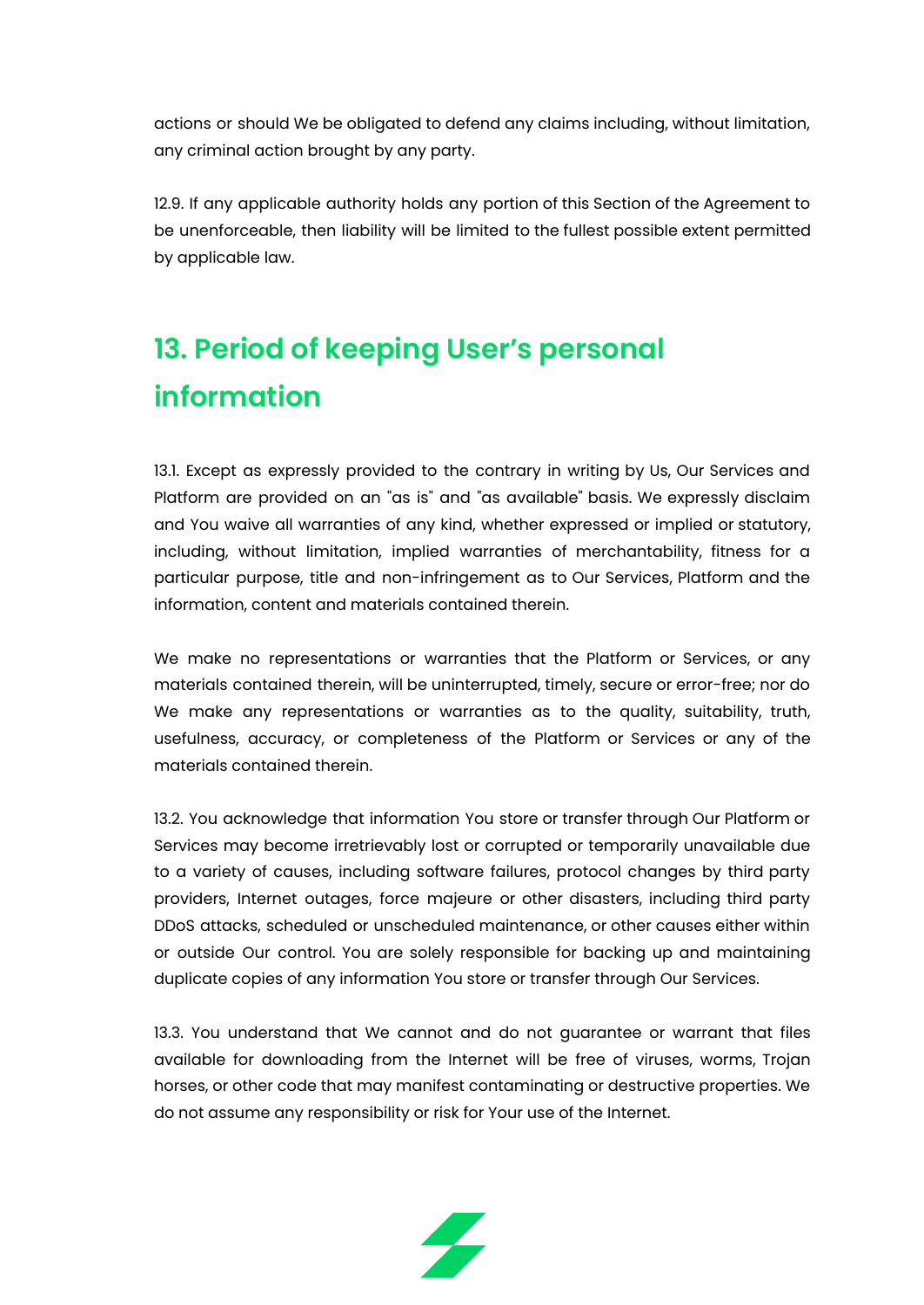13.4. We make no warranty regarding any exchange transaction entered into through the Platform or Services and We are not responsible for any use of confidential or private information by the User or third parties. We are NOT responsible for the market, and We make no representations or warranties concerning the value of Crypto or Fiat Currency of any kind.

### <span id="page-24-0"></span>**14. Service Providers**

14.1. The User does hereby agree and acknowledge that the technological facility (the Platform), and related software and Services may be provided by an external third party licensor/s. The Company does not bear any responsibility, whether expressed or implied or statutory, in respect of non-infringement as to the technological facility (the Platform), and related software and Services provided by external third party licensors. We make no representations or warranties that the technological facility (the Platform), and related software and Services will be uninterrupted, timely, secure, or error-free; nor do We make any representations or warranties as to the quality, suitability, truth, usefulness, accuracy, or completeness of the above, as additionally specified by us.

14.2. The User hereby agrees and acknowledges that the functionality of the Platform, its configuration and content may be modified by an external third party licensor, including but not limited to:

14.2.1. The parameter and protocols, by which the orders are placed, routed, matched or otherwise processed by the Platform,

14.2.2. The availability of the Platform with respect to a particular Fund or Crypto-Asset, or transaction at any particular time or location.

# <span id="page-24-1"></span>**15. Communications, Statements and Confirmation**

15.1. Reports, statements, notices and any other communications will be transmitted to the User electronically by posting to the User's Platform terminal or to the User's Account available through the Platform, or via e-mail to the registered e-mail

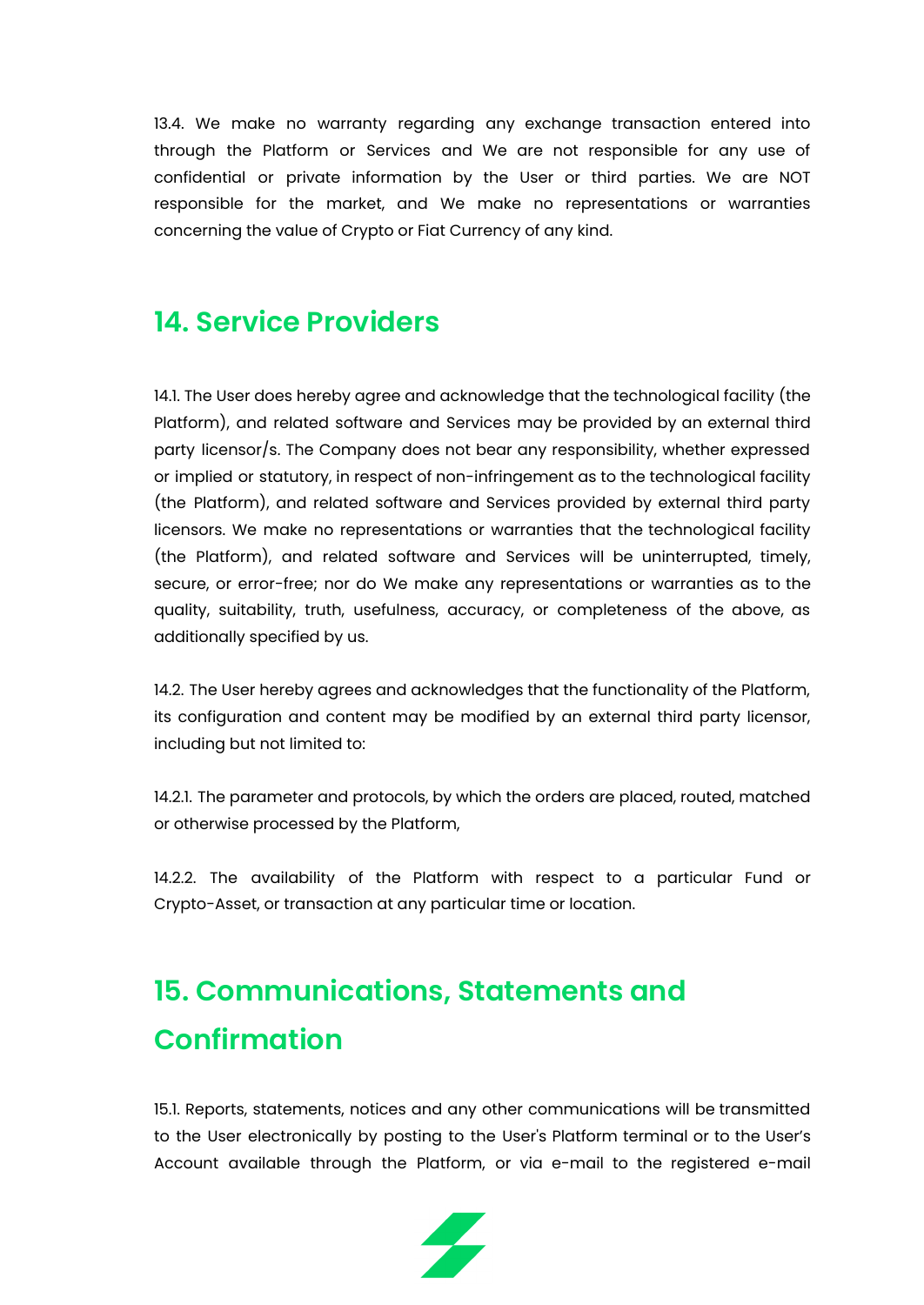address. All communications so posted or sent shall be deemed transmitted by the Company when posted or sent and deemed delivered to the User personally, whether actually received by the User or not.

15.2. Reports of the confirmation of orders and statements of Account for the User shall be deemed correct and shall be conclusive and binding upon the User, unless objected to immediately upon receipt and confirmed in writing, within 1 (one) day of electronic transmittal to the User.

Instead of sending exchange confirmations via postal mail, the Company will provide the User with access to view the User's Account at any time via the Internet.

15.3. The User agrees and acknowledges that all conversations regarding the User's Account between the User and the Company employees may be electronically recorded with or without the use of an automatic tone-warning device. The User further agrees to the use of such recordings and transcripts thereof as evidence by either party in connection with any dispute or proceeding that may arise involving the User or the Company. The User understands that the Company destroys such recordings at regular intervals in accordance with the Company's established business procedures and the User hereby consents to such destruction.

### <span id="page-25-0"></span>**16. Complaints**

16.1. If any conflict situation arises when the User reasonably believes the Company to be in breach of one or more terms of this Agreement as a result of any action or failure to act, the User has the right to file a complaint with the Company within one week after the grievance has arisen.

### <span id="page-25-1"></span>**17. Refunds**

17.1. Due to the nature of Our business no refunds are issued by the Company. The only exception is made if You are not the User of the Company, i.e. if You do not hold a verified Account with the Company. In this case the Company will refund any Funds received from You using the same method originally used by You.

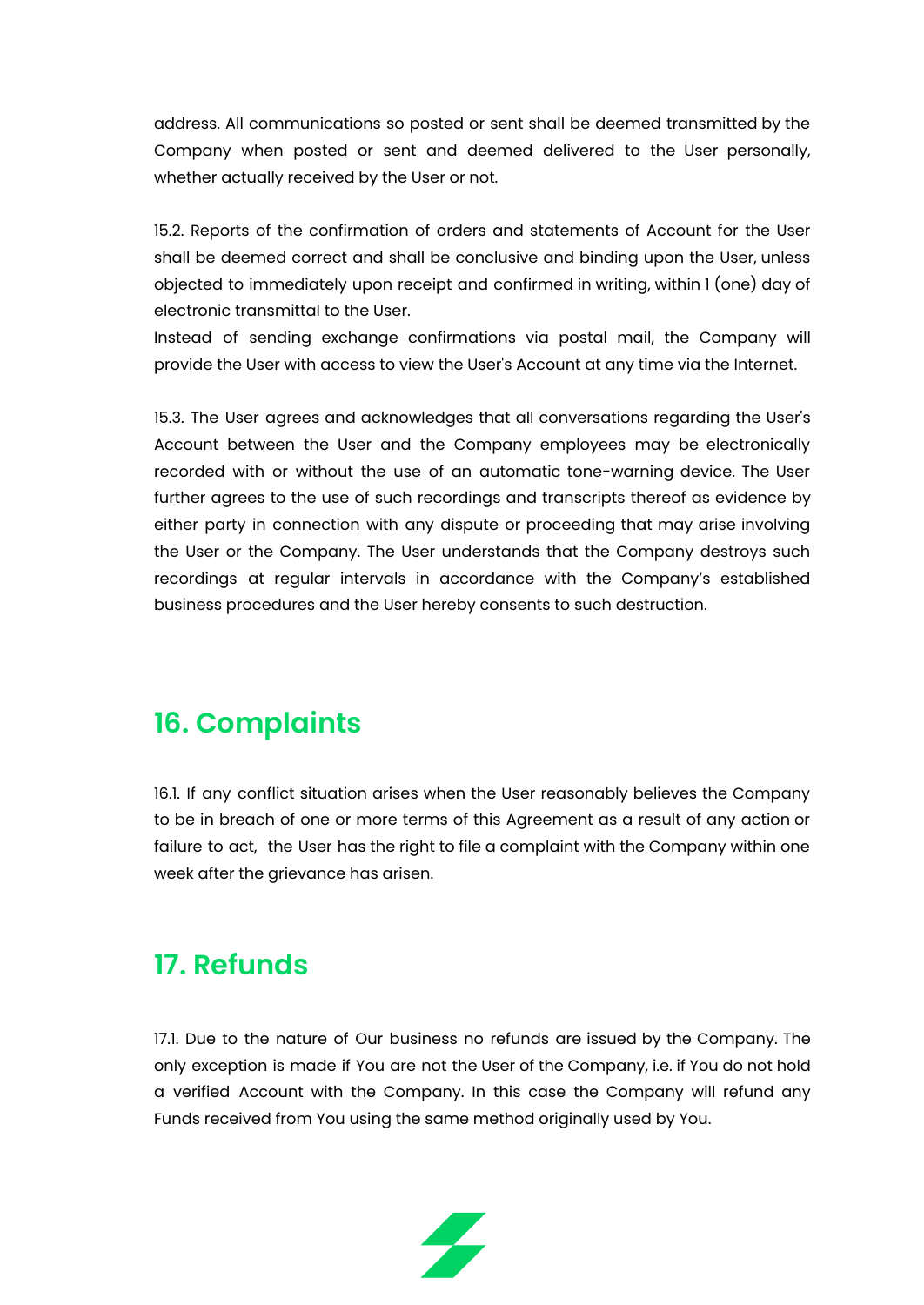17.2. Without detracting from the provisions above, it is expressly stipulated that You are free to use a withdrawal procedure to withdraw Funds from Your Account. Information about the ways of withdrawal provided by the Company and the withdrawal procedure is available on Our Platform.

#### <span id="page-26-0"></span>**18. Bonus**

18.1. Bonus funds may not be used for multiple trades opened in opposite directions on the same or correlated Instrument(s) on the same or correlated account(s). Where the Client (User) performs any such operation using Bonus funds, the Company reserves the right to:

a) adjust the financial result of such operation and annul any profit realised as a result thereof, leaving only the real cash funds deposited by the Client on such Client's Trading Account(s), and/or

b) close the Client's (User's) Trading Account(s). In such cases, the financial results of operations not involving the use of Bonus funds shall not be subject to revision"

18.2. Bonuses represent a way of encouraging the Company's Clients, therefore the Company has the right to refuse some or all the Clients to accrue the Bonuses and cancel the Bonuses which were earlier accrued to the Client(s).

### <span id="page-26-1"></span>**19. Privacy**

19.1. Privacy and data protection is governed by Our Privacy Policy, which is available on the Platform.

# <span id="page-26-2"></span>**20. Governing Law and Jurisdiction**

20.1. This Agreement, and the rights and obligations of the parties hereto, shall be governed by and enforced in all respects by the laws of the Company's jurisdiction – St.Vincent and the Grenadines, without regard to the choice of law principles.

20.2. The User agrees that any civil action, arbitration or other legal proceeding between the Company or its employees or agents, and the User arising out of or

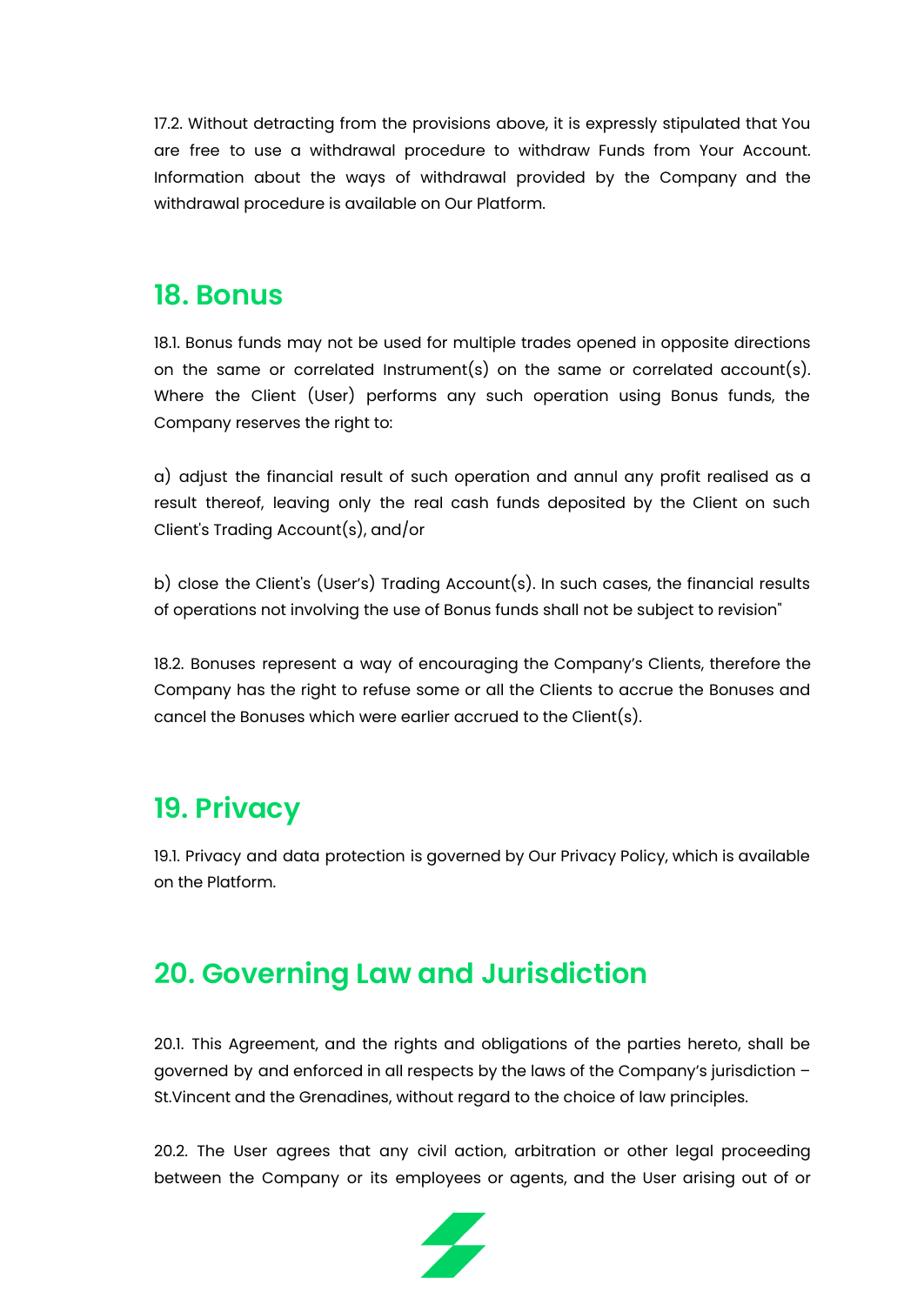relating to this Agreement or the User's Account shall be brought, heard and resolved only by a court located in Company's jurisdiction and the User hereby waives trial by jury in any such action or proceeding and waives the right to have such proceeding transferred to any other location. No action, regardless of form, arising out of or relating to this Agreement or transactions hereunder may be brought by the User more than one year after the cause of action arose.

20.3. The Company may offer to settle any claim in an independent third party organisation, such as an arbitration court in the jurisdiction of the Company. The User may agree or not agree to take this avenue.

### <span id="page-27-0"></span>**21. Anti-Money Laundering Policy**

21.1. The Company is committed to providing its Users with safe and compliant Services. For this purpose, We monitor transactions for any suspicious activities, and may report to government authorities if required by law.

21.2. The Company will keep certain information and documentation on file pursuant to applicable law and its contractual relationships, and We hereby expressly reserve the right to keep such information and documentation for at least five years or more if required and pursuant to the privacy and data protection requirements. This requirement will stay in force even if the User terminates their Account and stops using the Services. This will also be true if the User has initiated, but not completed their application to have an Account with the Company.

21.3. For enhanced security, the Company may contract and share data with third parties that provide certain information validation and Anti-Money Laundering services.

### <span id="page-27-1"></span>**22. Amendments**

22.1. The User understands, acknowledges and agrees that the Company may amend or change this Agreement at any time at its sole discretion. The Company will post the amendment or an updated version of the Agreement on the Platform with an indication of the last update date. The User agrees to be bound by the terms of such amendment or change on the earlier of:

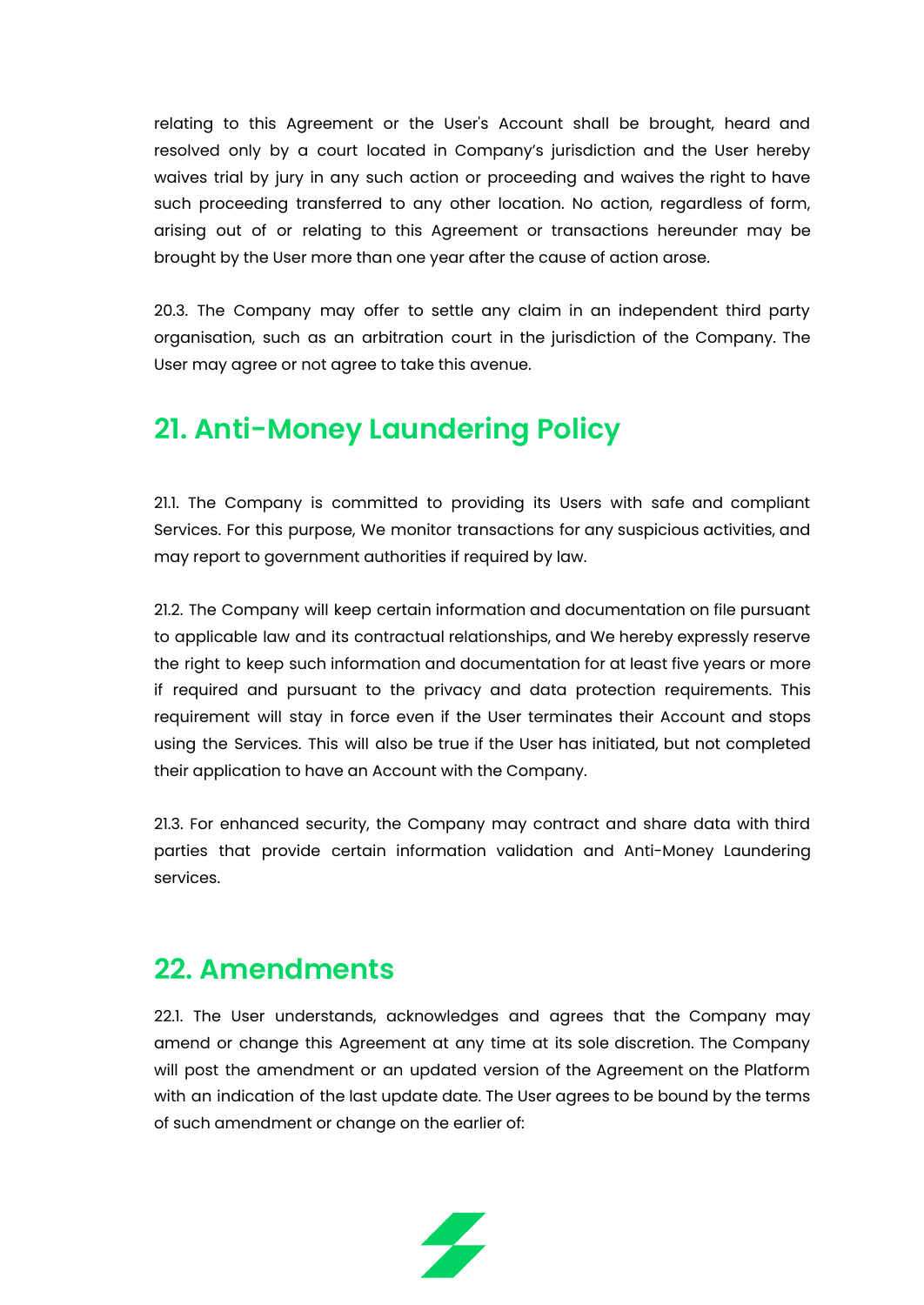- 22.1.1. 1 (one) business day after the Company has posted such amendment as specified above; or
- 22.1.2. on such occasion when the User executes any transaction on the Platform;

22.2. All such amendments and changes shall apply equally to all Users, including those who accepted this Agreement before the effective date of the amendments or changes.

22.3. The User shall become acquainted with the current version of this Agreement and shall monitor all changes and amendments hereto and bear all risks associated with the failure of this obligation.

22.4. If the User objects to a part or all of the Agreement, then the User must stop using the Services of the Company immediately. By continuing to use Our Services and the Platform, You acknowledge that You agree to be bound by provisions of this Agreement (with all changes and amendments thereto).

### <span id="page-28-0"></span>**23. Termination**

23.1. This Agreement shall continue in effect until termination, and may be terminated by the User at any time, provided that the User has no liabilities held by or owed to the Company, upon the actual receipt by the Company of written notice of termination via registered e-mail, or at any time whatsoever by the Company upon the transmittal of a notice of termination to the User via registered e-mail or to the Users Account available through the Platform; provided, that such termination shall not affect any transactions previously entered into and shall not relieve either party of any obligations set out in this Agreement nor shall it relieve the User of any obligations arising out of prior transactions entered into in connection with this Agreement.

23.2. We may at any time close (liquidate) and/or suspend and/or terminate this Agreement or any of Your Accounts without notice in the following cases:

23.2.1. You breach any condition of this Agreement and/or respective Customer Agreement, Anti-Money Laundering and Counter-Terrorism Policies, or other legally binding obligations between the Company and You; or

23.2.2. You violate or We have reason to believe that You are in violation of any law or regulation that is applicable to Your use of Our Services; or

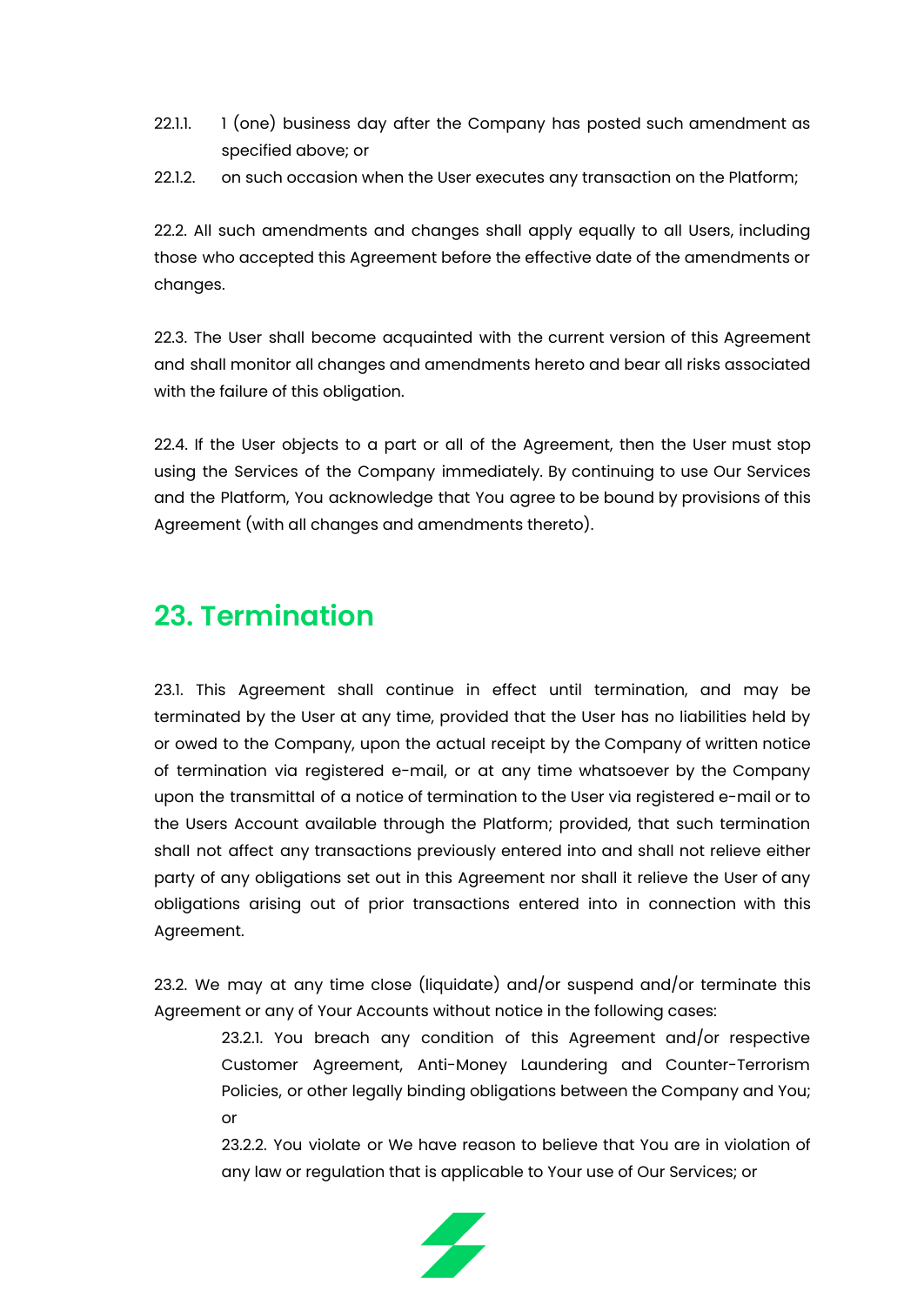23.2.3. We have reason to believe that You are in any way involved in any fraudulent activity, money laundering, terrorism financing or other criminal activity; or

23.2.4. We have reason to believe that You you are behaving in bad faith and dishonestly; or

23.2.5. We reasonably believe that Your Account has been compromised or for other security reasons; or

23.2.6. We reasonably suspect that Your Account has been used or is being used without Your authorisation or fraudulently; and We shall notify You either prior to suspension or, if prior notification is not possible under the circumstances, promptly after the suspension unless We are prohibited from so doing by law.

23.2.7. We reasonably believe that Your activity aiming to derive no-risk profits from the Company, including using bonus/loyalty programmes and/or holes and mistakes in the Agreement, rules and policies;

23.2.8. In any other circumstances or developments that the Company may consider as threaten to Company's activity

#### <span id="page-29-0"></span>**24. Force Majeure**

24.1. The Company is not responsible for any damages caused by delay or failure to perform its obligations under the Agreement in the event that said delay or failure is due to fires; strikes; floods; power outages or failures; acts of God or the state's enemies; lawful acts of public authorities; any and all acts that are regarded as Force Majeure in legal practice.

# <span id="page-29-1"></span>**25. Copyrights and other Intellectual Property Rights**

25.1. Unless otherwise indicated, all copyright and other intellectual property rights of all content and other materials contained on Our Website or provided in connection with the Services are the proprietary property of the Company. We grant the User a limited, nonexclusive and non-sublicensable permission to access and use the data